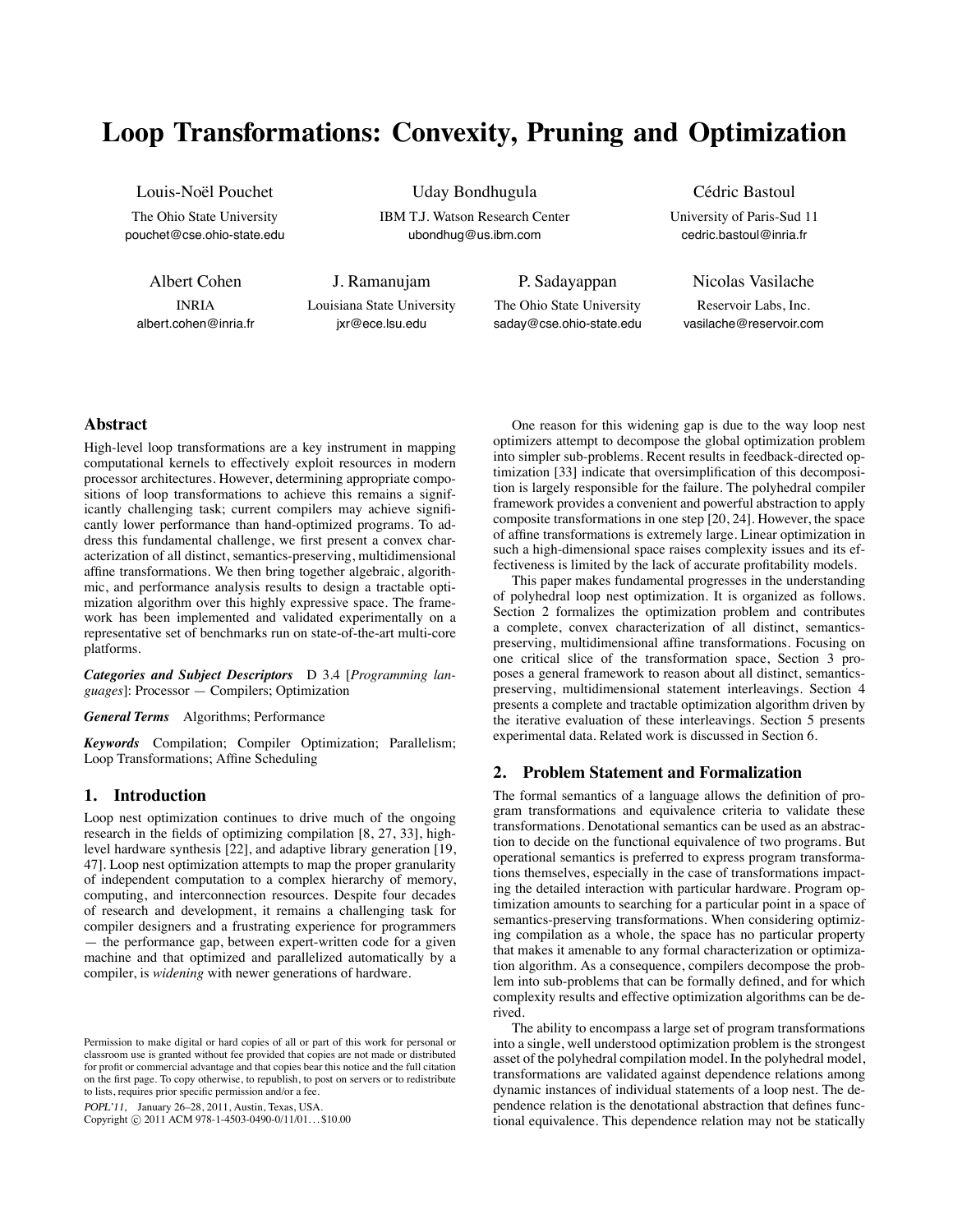computable, but (conservative) abstractions may be (finitely) represented through systems of affine inequalities, or unions of parametric polyhedra [2, 16, 22]. Two decades of work in polyhedral compilation has demonstrated that the main loop nest transformations can be modeled and effectively constructed as multidimensional affine schedules, mapping dynamic instances of individual statements to lexicographically sorted vectors of integers (or rational numbers) [6, 8, 17, 20, 24, 38]. Optimization in the polyhedral model amounts to selecting a good multidimensional affine schedule for the program.

In this paper, we make the following contributions:

- We take this well defined optimization problem, and provide a *complete, convex formalization* for it. This convex set of semantics-preserving, distinct, affine multidimensional schedules opens the door to more powerful linear optimization algorithms.
- We propose a decomposition of the general optimization problem over this convex polyhedron into sub-problems of much lower complexity, introducing the powerful *fusibility* concept. The fusibility relation generalizes the legality conditions for loop fusion, abstracting a large set of multidimensional, affine, fusion-enabling transformations.
- We demonstrate that exploring fusibility opportunities in a loop nest reduces to the enumeration of total preorders, and to the existence of pairwise compatible loop permutations. We also study the transitivity of the fusibility relation.
- Based on these results, we design a multidimensional affine scheduling algorithm targeted at achieving portable high performance across modern processor architectures.
- Our approach has been fully implemented in a source-to-source compiler and validated on representative benchmarks.

#### **2.1 Loop optimization challenge**

Let us illustrate the challenge of loop optimization from the standpoint of performance portability through a simple example, ThreeMatMat, shown in Figure 1. We seek the best combination of loop transformations—expressed as a multidimensional affine schedule—to optimize a sequence of three matrix-products for a given target platform.

| for $(ii = 0; i1 < N; ++i1)$                           |
|--------------------------------------------------------|
| for $(i1 = 0; j1 < N; ++j1)$                           |
| for $(k1 = 0; k1 < N; ++k1)$                           |
| $C[i1][j1]$ += A[i1][k1] * B[k1][j1];<br>R:            |
| for $(i2 = 0; i2 < N; ++i2)$                           |
| for $(i2 = 0; i2 < N; ++i2)$                           |
| for $(k2 = 0; k2 < N; ++k2)$                           |
| $F[i2][j2]$ += $D[i2][k2]$ * $E[k2][j2]$ ;<br>$S$ :    |
| for $(i3 = 0; i3 < N; ++i3)$                           |
| for $(j3 = 0; j3 < N; ++j3)$                           |
| for $(k3 = 0; k3 < N; ++k3)$                           |
| $G[i3][j3]$ += $C[i3][k3]$ * $F[k3][j3]$ ;<br>$T\cdot$ |

**Figure 1.** ThreeMatMat:  $C = AB$ ,  $F = DE$ ,  $G = CF$ 

We set  $N = 512$  and computed 5 different versions of ThreeMat-Mat using combinations of loop transformations including tiling. We experimented on two platforms (quad-Xeon E7450 and quad-Opteron 8380), using the Intel ICC 11.0 compiler with aggressive optimization flags. The framework developed in this paper enables us to outperform ICC by a factor  $2.28 \times$  and  $1.84 \times$ , respectively, for the Intel and AMD machines. We observe that the best version found depends on the target machine: for the Intel system, the best found loop fusion structure is shown in Figure 2(b), on which further polyhedral tiling and parallelization were applied (not shown in Figure 2). But on the AMD machine, distributing all statements and individually tiling them performs best,  $1.23 \times$  better than 2(b).

The efficient eecution of a computation kernel on a modern multi-core architecture requires the synergistic operation of many hardware resources, via the exploitation of thread-level parallelism; the memory hierarchy, including prefetch units, different cache levels, memory buses and interconnect; and all available computational units, including SIMD units. Because of the very complex interplay between all these components, it is currently infeasible to *guarantee at compile-time* which set of transformatios leads to maximal performance.

To maximize performance, one must carefully tune for the trade-off between the different levels of parallelism and the usage of the local memory components. This can be performed via loop fusion and distribution choices, that drive the success of subsequent optimizations such as vectorization, tiling or parallelization. It is *essential to adapt the fusion structure* to the program and target machine. However, the state-of-the-art provides only rough models of the impact of loop transformations on the actual execution. To achieve performance portability across a wide variety of architectures, empirical evaluation of several fusion choices is an alternative, but requires the construction and traversal of a search space of all possible fusion/distribution structures. To make the problem sound and tractable, we develop a complete framework to reason and optimize in the space of all semantics-preserving combinations of loop structures.

## **2.2 Background and notation**

The *polyhedral model* is a flexible and expressive representation for loop nests. It captures the linear algebraic structure of statically predictable control flow, where loop bounds and conditionals are affine functions of the surrounding loop iterators and invariants (a.k.a. parameters, unknown at compilation time) [15, 20]; but it is not restricted to static control flow [2, 4].

The set of all executed instances of each statement is called an *iteration domain*. These sets are represented by affine inequalities involving the loop iterators and the global variables. Considering the ThreeMatMat example in Figure 1, the iteration domain of *R* is:

$$
\mathcal{D}_R = \{(i, j, k) \in \mathbb{Z}^3 \mid 0 \le i < N \land 0 \le j < N \land 0 \le k < N\}
$$

 $\mathcal{D}_R$  is a (parametric) integer polyhedron, that is a subset of  $\mathbb{Z}^3$ . The *iteration vector*  $\vec{x}_R$  is the vector of the surrounding loop iterators, for *R* it is  $(i, j, k)$  and takes value in  $\mathcal{D}_R$ .

In this work, a given loop nest optimization is defined by a multidimensional affine schedule, which is an affine form of the loop iterators and global parameters [18, 20].

DEFINITION 1 (Affine multi-dimensional schedule). *Given a statement S, an affine schedule* Θ*<sup>S</sup> of dimension m is an affine form on the d outer loop iterators*  $\vec{x}_S$  *and the p global parameters*  $\vec{n}$ *.*  $\Theta^S \in \mathbb{Z}^{m \times (d+p+1)}$  *can be written as:* 

$$
\Theta^{S}(\vec{x}_{S}) = \begin{pmatrix} \theta_{1,1} & \dots & \theta_{1,d+p+1} \\ \vdots & & \vdots \\ \theta_{m,1} & \dots & \theta_{m,d+p+1} \end{pmatrix} \cdot \begin{pmatrix} \vec{x}_{S} \\ \vec{n} \\ 1 \end{pmatrix}
$$

The scheduling function  $\Theta^S$  maps each point in  $\mathcal{D}_S$  with a multidimensional timestamp of dimension *m*, such that in the transformed code the instances of  $S$  defined in  $\mathcal{D}_S$  will be executed following the lexicographic ordering of their associated timestamp. Multidimensional timestamps can be seen as logical clocks: the first dimension corresponds to days (most significant), next one is hours (less significant), the third to minutes, and so on. Note that every static control program has a multidimensional affine schedule [18], and that any composition of loop transformation can be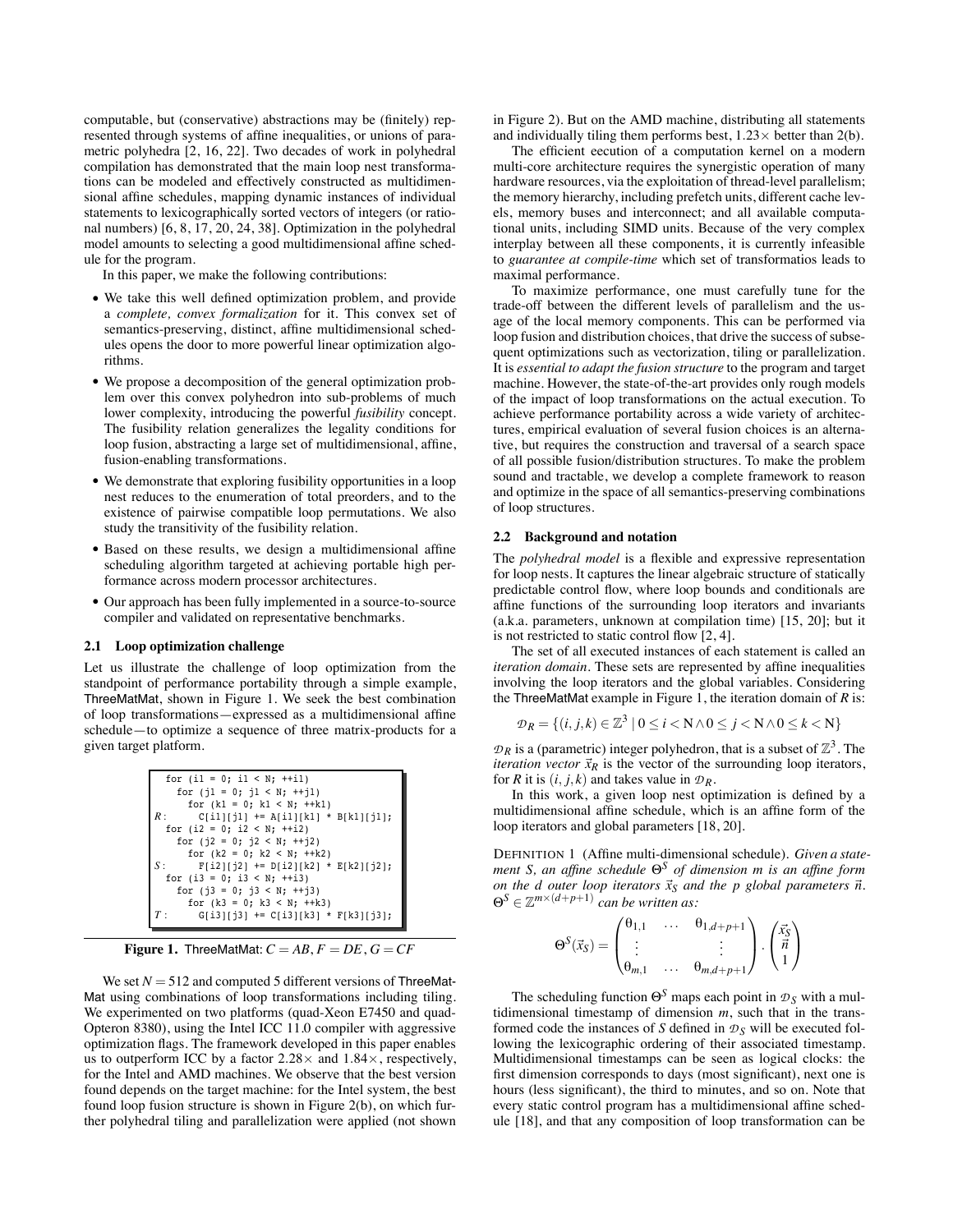represented in the polyhedral representation [20, 50]. The full program optimization is a collection of affine schedules, one for each syntactical program statement. Even seemingly non-linear transformations like loop tiling (a.k.a. blocking) and unrolling can be modeled [20, 38].

Finally, syntactic code is generated back from the polyhedral representation on which the optimization has been applied; CLOOG is the state-of-the art algorithm and code generator [3] to perform this task.

## **2.3 Semantics-preserving transformations**

A program transformation must preserve the semantics of the program. The legality of affine loop nest transformations is defined at the level of dynamic statement instances. As a starting point for transformation space pruning, we build a *convex, polyhedral characterization of all semantics-preserving multidimensional affine schedules for a loop nest*.

Two statements instances are in *dependence relation* if they access the same memory cell and at least one of these accesses is a write. Given two statements *R* and *S*, a *dependence polyhedron*  $D_{RS}$  is a subset of the Cartesian product of  $D_R$  and  $D_S$ :  $D_{RS}$ contains all pairs of instances  $\langle \vec{x}_R, \vec{x}_S \rangle$  such that  $\vec{x}_S$  depends on  $\vec{x}_R$ , for a given array reference. Hence, for a transformation to preserve the program semantics, it must ensure that

$$
\Theta^R(\vec{x_R}) \prec \Theta^S(\vec{x_S}),
$$

where ≺ denotes the *lexicographic ordering*. 1

To capture all program dependences we build a set of dependence polyhedra, one for each pair of array references accessing the same array cell (scalars being a particular case of array), thus possibly building several dependence polyhedra per pair of statements. The *polyhedral dependence graph* is a multi-graph with one node per statement, and an edge  $e^{R \to S}$  is labeled with a dependence polyhedron  $\mathcal{D}_{RS}$ , for all dependence polyhedra.

The schedule constraints imposed by the precedence constraint are expressible as finding all non-negative functions over the dependence polyhedra [17]. It is possible to express the set of affine, non-negative functions over  $\mathcal{D}_{RS}$  thanks to the affine form of the Farkas lemma [39].

LEMMA 1 (Affine form of Farkas Lemma). *Let D be a nonempty polyhedron defined by the inequalities*  $A \times \overrightarrow{x} + \overrightarrow{b} \geq 0$ *. Then any affine function*  $f(\vec{x})$  *is non-negative everywhere in*  $D$  *iff it is a positive affine combination:*

$$
f(\vec{x}) = \lambda_0 + \vec{\lambda}^T (A\vec{x} + \vec{b}),
$$
 with  $\lambda_0 \ge 0$  and  $\vec{\lambda}^T \ge \vec{0}.$ 

 $\lambda_0$  and  $\vec{\lambda}^T$  are called Farkas multipliers.

Since it is a necessary and sufficient characterization, the Farkas Lemma offers a loss-less linearization of the constraints from the dependence polyhedron into direct constraints on the schedule coefficients. For instance considering the first time dimension (the first row of the scheduling matrices, that is, we set  $p = 1$  in the following equation), to preserve the precedence relation we have:

$$
\forall \mathcal{D}_{R,S}, \ \forall \langle \vec{x}_R, \vec{x}_S \rangle \in \mathcal{D}_{R,S}, \quad \Theta_p^S(\vec{x}_S) - \Theta_p^R(\vec{x}_R) \ge \delta_p^{\mathcal{D}_{R,S}} \tag{1}
$$
\n
$$
\delta_p^{\mathcal{D}_{R,S}} \in \{0, 1\}
$$

We resort to variable  $\delta_1^{\mathcal{D}_{R,S}}$  to model the dependence satisfaction. A dependence  $\mathcal{D}_{R,S}$  can be either *weakly satisfied* when  $\delta_1^{\mathcal{D}_{R,S}} = 0$ , permitting  $\Theta_1^S(\vec{x}_S) = \Theta_1^R(\vec{x}_R)$  for some instances in dependence, or

*strongly satisfied* when  $\delta_1^{\mathcal{D}_{R,S}} = 1$ , enforcing strict precedence (at the first time dimension) for all instances in dependence.

This model extends to multidimensional schedules, observing that once a dependence has been strongly satisfied, it does not contribute to the semantics preservation constraints for the subsequent time dimensions. Furthermore, for a schedule to preserve semantics, it is sufficient for every dependence to be strongly satisfied at least once. Following these observations, one may state a sufficient condition for semantics preservation (adapted from Feautrier's formalization [18]).

LEMMA 2 (Semantics-preserving affine schedules). *Given a set of affine schedules* Θ*R*,Θ*<sup>S</sup>* ... *of dimension m, the program semantics is preserved if:*

$$
\forall \mathcal{D}_{R,S}, \exists p \in \{1,\ldots,m\}, \ \delta_p^{\mathcal{D}_{R,S}} = 1 \ \wedge \ \left(\forall j < p, \ \delta_j^{\mathcal{D}_{R,S}} = 0\right) \wedge \\ \left(\forall j \leq p, \forall \langle \vec{x}_R, \vec{x}_S \rangle \in \mathcal{D}_{R,S}, \ \Theta_j^S(\vec{x}_S) - \Theta_j^R(\vec{x}_R) \geq \delta_j^{\mathcal{D}_{R,S}}\right)
$$

The proof directly derives from the lexicopositivity of dependence satisfaction [18].

Regarding the schedule dimensionality *m*, it is sufficient to pick  $m = d$  to guarantee the existence of a legal schedule (the maximum program loop depth is *d*). Obviously, any schedule implementing the original execution order is a valid solution [18].

This formalization involves an "oracle" to select the dimension *p* at which each dependence should be strongly satisfied. To avoid the combinatorial selection of this dimension, we conditionally nullify constraint (1) on the schedules *when the dependence was strongly satisfied at a previous dimension*. To nullify the constraint, we may always pick a lower bound *lb* for  $\Theta_k^S(\vec{x}_S) - \Theta_k^R(\vec{x}_R)$ . Without any loss of generality, we assume (parametric) loop bounds are non-negative. Vasilache [44] proposed a method to evaluate this lower bound when the coefficients of Θ are bounded: *lb* is greater or equal to the sum of the maximal coefficient values times the (possibly parametric) loop bounds. We can always select a large enough *K* such that [32]

$$
\Theta_k^S(\vec{x}_S) - \Theta_k^R(\vec{x}_R) \ge -K \cdot \vec{n} - K \tag{2}
$$

Note that this lower bound can also be linearized into constraints on Θ*R*,Θ*<sup>S</sup>* thanks to the Farkas Lemma. To obtain the schedule constraints we reinsert this lower bound in the previous formulation [44], such that either the dependence has not been previously strongly satisfied and then the lower bound is (1), or it has been and the lower bound is (2). We thus derive the convex form of semantics-preserving affine schedules of dimension *m* for a program as a corollary of Lemma 2.

LEMMA 3 (Convex form of semantics-preserving affine schedules). *Given a set of affine schedules* Θ*R*,Θ*<sup>S</sup>* ... *of dimension m, the program semantics is preserved if the three following conditions hold:*

*D*  $\overline{D}$ 

$$
(i) \qquad \forall \mathcal{D}_{R,S}, \,\forall p, \,\delta_p^{\mathcal{D}_{R,S}} \in \{0,1\}
$$
\n
$$
(ii) \qquad \forall \mathcal{D}_{R,S} \quad \mathbf{m} \quad \delta_p^{\mathcal{D}_{R,S}} = 1 \tag{3}
$$

$$
(ii) \qquad \forall \mathcal{D}_{R,S}, \ \sum_{p=1}^{\infty} \delta_p^{\mathcal{D}_{RS}} = 1 \tag{3}
$$

$$
(iii) \qquad \forall \mathcal{D}_{R,S}, \,\forall p \in \{1,\ldots,m\}, \,\forall \langle \vec{x}_R, \vec{x}_S \rangle \in \mathcal{D}_{R,S},\tag{4}
$$

$$
\Theta_p^S(\vec{x}_S) - \Theta_p^R(\vec{x}_R) \ge -\sum_{k=1}^{p-1} \delta_k^{\mathcal{D}_{R,S}} (K.\vec{n} + K) + \delta_p^{\mathcal{D}_{R,S}}
$$

One can then build the set  $L_m$  of all (bounded) legal affine multidimensional schedules of dimension *m* by encoding the affine constraints given by Lemma 3 into a problem with *m* binary variables per dependence and  $m \times (dim(\vec{x}_S) + dim(\vec{n}) + 1)$  variables per statement *S*. For an efficient construction of the constraints for

 $1(a_1,...,a_n) \prec (b_1,...,b_m)$  iff there exists an integer  $1 \le i \le min(n,m)$  s.t.  $(a_1, \ldots, a_{i-1}) = (b_1, \ldots, b_{i-1})$  and  $a_i < b_i$ .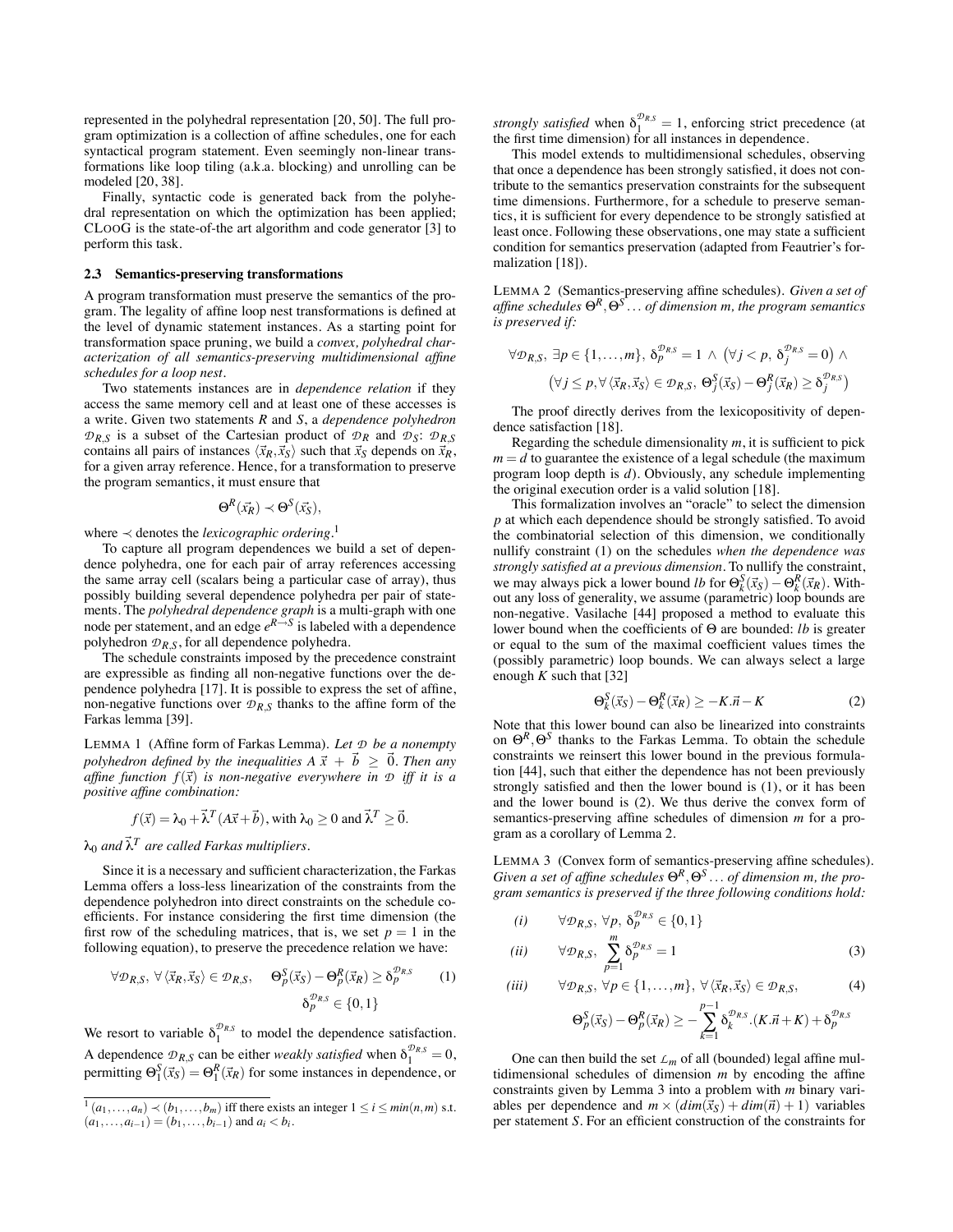semantics-preservation, one should proceed dependence by dependence. Building the constraints of the form of (4) is done for each dependence, then the Farkas multipliers are eliminated for instance with a scalable Fourier-Motzkin projection technique [33]. The set of constraints obtained for each schedules are then intersected, and the process is replicated for all dimensions.

## **2.4 Finding a schedule for the program**

We achieved completeness: an Integer Linear Program operating on  $L_m$  can exhibit the best affine schedule according to a given objective function. Yet solving an arbitrary ILP on *L<sup>m</sup>* is NPcomplete [39]. Given the high dimensionality of this space on the larger loop nests, our convex formalization induces a serious tractability challenge. To address this challenge and reduce the complexity effect of the problem, we propose to decouple the optimization into two sub-problems:

- 1. the problem of selecting how statements are interleaved this is traditionally viewed as selecting a proper combination of loop fusion, loop distribution and code motion;
- 2. the problem of selecting an affine schedule compatible with the statement interleaving selected at the previous step.

Selecting a statement interleaving that maximizes a fusion criterion is still an NP-complete problem in general [12], but its complexity is dramatically reduced from the high-dimensionality linear optimization problem. We focus our efforts on this simplified problem.

## **2.5 Encoding statement interleaving**

*Fusion and fusibility of statements* In the polyhedral model, loop fusion is characterized by the fine-grain interleaving of statement instances [6, 24]. Two statements are fully distributed if the range of the timestamps associated to their instances never overlap. Syntactically, this results in distinct loops to traverse the domains. One may define fusion as the negation of the distribution criterion. For such a case we say that two statements *R*,*S* are fused if there exists at least one pair of iterations for which *R* is scheduled before *S*, and another pair of iterations for which *S* is scheduled before *R*. This is stated in Definition 2.

DEFINITION 2 (Fusion of two statements). *Consider two statements R*,*S and their schedules* Θ*<sup>R</sup> and* Θ*S. R and S are said to be fused at level p if,*  $\forall k \in \{1 \dots p\}$ , there exists at least three dis*tinct executed instances*  $\vec{x_R}, \vec{x_R}^\prime$  *and*  $\vec{x_S}$  *such that* 

$$
\Theta_k^R(\vec{x_R}) \le \Theta_k^S(\vec{x_S}) \le \Theta_k^R(\vec{x_R}'). \tag{5}
$$

We now propose an encoding of Definition 2 such that we can determine, from the dependence graph, if it is possible to find a schedule leading to fuse the statements whatever additional transformation(s) may be required to enable fusion. This is called *fusibility*. The purpose is to exhibit sufficient affine constraints that can be added to  $\angle$  to keep in the solution space only the schedules which correspond to fusing the considered statements.

We rely on the fact that the first and last scheduled instances of *R* and *S* will conform to Definition 2 if the two statements are fused. These specific instances belong to the set of vertices of  $\mathcal{D}_R$ and *DS*. Thus, to determine whether *R* and *S* are fusable or not, it is sufficient to enumerate all vertices of  $\mathcal{D}_R$  and  $\mathcal{D}_S$ , and for each possible combinations of vertices plug their actual value into Eq (5) — leading to an affine constraint on the schedule coefficients and test for the existence of a solution in the space of all semanticspreserving schedules *L* augmented with the new constraint. As soon as there is a solution to one of the problems formed, then the statements are fusable. This is stated in Definition 3.

DEFINITION 3 (Generalized fusibility check). *Given v<sub>R</sub>* (resp. *v<sub>S</sub>*) *the set of vertices of*  $D_R$  (resp.  $D_S$ ). R and S are fusable at level  $p$  *if,*  $\forall k \in \{1 \dots p\}$ *, there exist two semantics-preserving schedules*  $\Theta_k^R$  and  $\Theta_k^S$  such that

 $\exists (\vec{x}_1, \vec{x}_2, \vec{x}_3) \in v_R \times v_S \times v_R, \quad \Theta_k^R(\vec{x}_1) \leq \Theta_k^S(\vec{x}_2) \leq \Theta_k^R(\vec{x}_3)$ 

Note that in practice, the number of vertices of an iteration domain is often small (from 2 to 10), hence the number of cases to be checked is limited. We also present in Section 4.2 a specialization of this test to the case of non-negative schedule coefficients, which removes the need to enumerate the vertices.

*Multidimensional statement interleaving* Thanks to Lemma 3 and Definition 3, we can determine if a set of statements can be fused at a given level while preserving semantics. For our optimization problem, we are interested in building a space representing all ways to interleave the program statements.

To reason about statement interleaving, one may associate a vector  $ρ<sup>S</sup>$  of dimension *d* (*d* being the maximal loop depth in the program) to each statement *S*, and order those vectors lexicographically. If some statement *S* is surrounded by less than *d* loops,  $\rho^S$  is post-padded with zeroes. Figure 2 gives an example of three possible optimizations for the ThreeMatMat example, as defined by different configurations of the ρ vectors. Note that to implement the interleaving specified by  $ρ$  several loop permutations may be required.

There exist an analogy between  $\rho^S$  and a standard encoding of multidimensional affine schedules where statement interleaving vectors are made explicit: for each statement *S*, one may constrain the rows of Θ*<sup>S</sup>* to alternate between constant forms of a vector of dimension  $d + 1$  (usually denoted β [20]) and affine forms of the iteration and global parameter vectors. This  $2d + 1$ -dimensional encoding does not incur any loss of expressiveness [11, 18, 20, 24]. However in this paper we explicitly give ρ important structural properties of the transformed loop nest:

- 1. if  $\rho_k^R = \rho_k^S$ ,  $\forall k \in \{1, ..., p\}$  then the statements share (at least) *p* common loops;
- 2. if  $\rho_p^R \neq \rho_p^S$ , then the statements do not share any common loop starting at depth *p*. We thus have

$$
\rho_p^R \neq \rho_p^S \Rightarrow \rho_k^R \neq \rho_k^S, \ \forall k \in \{p+1,\dots,m\}
$$

Our objective to model all possible interleavings is to build a space containing all ρ vectors for which there exists a semanticspreserving affine transformation that implements the specified interleaving. To guarantee that the solution space contains only useful points, we need to address the problem that several choices of ρ vectors represent the same multidimensional statement interleaving. Intuitively, the problem arises because there exists an infinite number of vectors which have the same lexicographic ordering. In particular, the order is invariant to translation of all coefficients of ρ at a given dimension, or by multiplication of all its coefficients by a non-negative constant. To abstract away these equivalences, we now formally define the concept of multidimensional statement interleaving.

DEFINITION 4 (Multidimensional statement interleaving). *Consider a set of statements S enclosed within at most d loops and their associated vectors*  $\mathcal{R} = {\rho^S}_{S \in \mathcal{S}}$ *. For a given*  $k \in \{1, ..., d\}$ *, the one-dimensional statement interleaving of S at dimension k defined by*  $\mathcal{R}$  *is the partition of S according to the coefficients*  $\rho_k^S$ . *The multidimensional statement interleaving of S at dimension k defined by R is the list of partitions at dimension k.*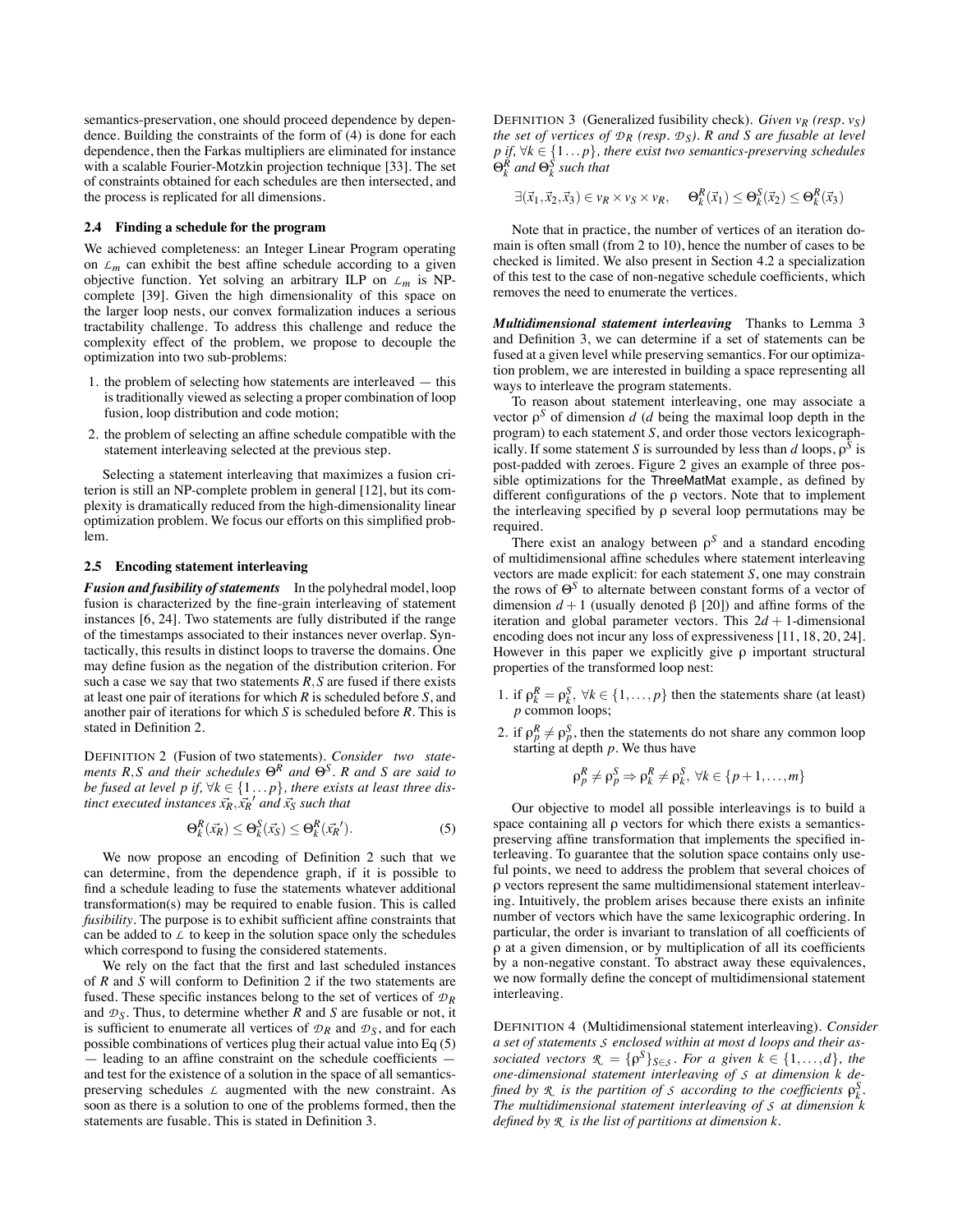

**Figure 2.** Three possible legal transformations for  $C = AB$ ,  $F = DE$ ,  $G = CF$ 

The structural properties of statement interleaving indicate that equivalence classes at dimension *k* correspond to statements that share common loops at depth *k* in the transformed loop nest.

DEFINITION 5 (Total preorder). *A total preorder on a set S is a relation*  $\triangleleft$  *which is reflexive, transitive, and such that for any pair of elements*  $(S_1, S_2) \in S$ , *either*  $S_1 \triangleleft S_2$  *or*  $S_2 \triangleleft S_1$  *or both.* 

An important result is that any preorder of a set *S* is isomorphic to a partial order of some equivalence classes of *S*. Applying this result to the structural properties of statement interleavings yields the following lemma.

LEMMA 4 (Structure of statement interleavings). *Each one-dimensional statement interleaving corresponds to a unique total preorder of the statements and reciprocally.*

# **3. Semantics-Preserving Statement Interleavings**

We now propose a convex, complete characterization of multidimensional statement interleavings which serves as a basis to encode the space of valid ρ vectors.

## **3.1 Convex encoding of total preorders**

We first present a solution for the problem of total preorders of scalar elements, that corresponds to one-dimensional interleavings.

*One-dimensional case* For a given set of *n* elements, we define *O* as the set of all and distinct total preorders of its *n* elements. The key problem is to model  $O$  as a convex polyhedron.<sup>2</sup>

To the best of our knowledge, uniqueness of orderings cannot be modeled in a convex fashion on a set with a linear number of variables. We propose to model the ordering of two elements *i*, *j* with three *binary* decision variables, defined as follows.  $p_{i,j} = 1$  iff *i* precedes *j*,  $e_{i,j} = 1$  iff *i* equals *j* and  $s_{i,j} = 1$  iff *i* succeeds *j*. To model the entire set, we introduce three binary variables for each ordered pair of elements, i.e., all pairs  $(i, j)$  such that  $1 \le i < j \le n$ . This models a set with  $3 \times n(n-1)/2$  variables.

$$
\left\{\n\begin{array}{c}\n0 \le p_{i,j} \le 1 \\
0 \le e_{i,j} \le 1 \\
0 \le s_{i,j} \le 1\n\end{array}\n\right\}
$$

For instance, the outer-most interleaving  $\rho_1^R = 0$ ,  $\rho_1^S = 0$ ,  $\rho_1^T =$ 1 of Figure 2(b) is represented by:

$$
e_{R,S} = 1
$$
,  $e_{R,T} = 0$ ,  $e_{S,T} = 0$   
\n $p_{R,S} = 0$ ,  $p_{R,T} = 1$ ,  $p_{S,T} = 1$   
\n $s_{R,S} = 0$ ,  $s_{R,T} = 0$ ,  $s_{S,T} = 0$ 

From there, one may easily recompute the corresponding total preorder  $\{\rho_1^R = 0, \rho_1^S = 0, \rho_1^T = 1\}$ , e.g., by computing the lexicographic minimum of a system  $W$  of 3 non-negative variables that replicate the ordering defined by all  $p_{i,j}$ ,  $e_{i,j}$  and  $s_{i,j}$ .

The first issue is the consistency of the model: an inconsistent preorder would make  $W$  infeasible, e.g., setting  $e_{1,2} = 1$  and  $p_{1,2} = 1$ . The second issue is the totality of the relation. These two conditions can be merged into the the following equality, capturing both mutual exclusion and totality:

$$
p_{i,j} + e_{i,j} + s_{i,j} = 1
$$
 (6)

To simplify the system, we immediately get rid of the *si*, *j* variables, thanks to (6). We also relax (6) to get:

$$
p_{i,j}+e_{i,j}\leq 1
$$

Mutually exclusive decision variables capture the consistency of the model for a single pair of elements. However, one needs to insert additional constraints to capture transitivity.

To enforce transitivity, the following rule must hold true for all triples of statements  $(i, j, k)$ :

$$
e_{i,j} = 1 \wedge e_{i,k} = 1 \Rightarrow e_{j,k} = 1.
$$

Similarly, we have:

$$
e_{i,j} = 1 \wedge e_{j,k} = 1 \Rightarrow e_{i,k} = 1.
$$

These two rules set the basic transitivity of *e* variables. Since we are dealing with binary variables, the implications can be easily modeled as affine constraints:

$$
\left\{\n\begin{array}{ll}\n\forall k \in ]j,n], & e_{i,j} + e_{i,k} \le 1 + e_{j,k} \\
e_{i,j} + e_{j,k} \le 1 + e_{i,k}\n\end{array}\n\right\}
$$

Slightly more complex transitivity patterns are also required. For instance, we also have transitivity conditions imposed by a connection between the value for some *e* coefficients and some *p* ones. For instance,  $i < j$  and  $j = k$  implies  $i < k$ . The general rules

<sup>&</sup>lt;sup>2</sup> This problem is not a straight adaptation of standard order theory: we look for the *set* of *all distinct* total preorders of *n* elements, in contrast to classical work defining counting functions of this set [41].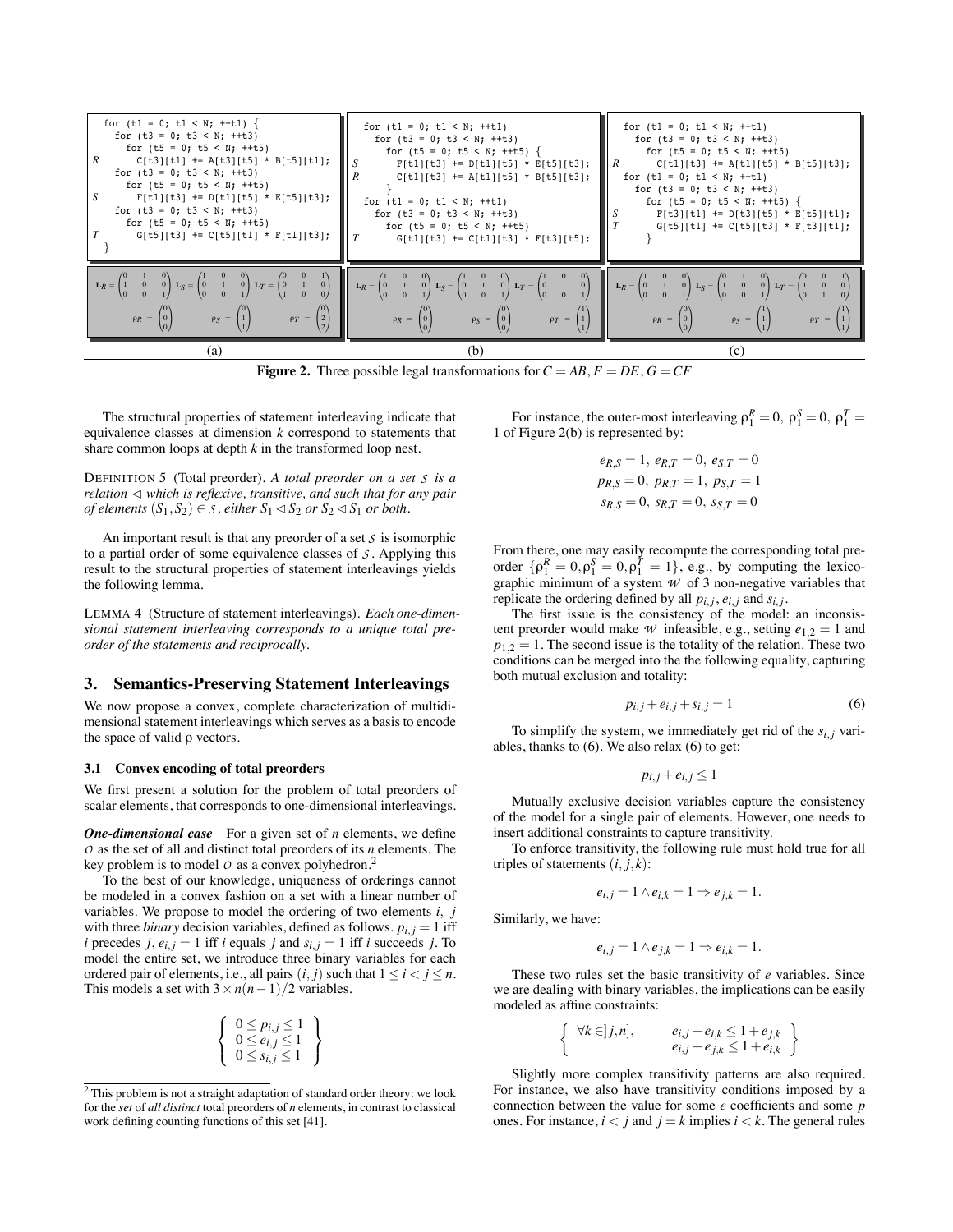for those cases are:

$$
e_{i,j} \wedge p_{i,k} \Rightarrow p_{j,k}
$$

$$
e_{i,j} \wedge p_{j,k} \Rightarrow p_{i,k}
$$

$$
e_{k,j} \wedge p_{i,k} \Rightarrow p_{i,j}
$$

These three rules set the complex transitivity between the *p* and *e* variables. They can be modeled equivalently by following affine constraints:

$$
\left\{\n\begin{array}{ll}\n\forall k \in ]j,n] & e_{i,j} + p_{i,k} \leq 1 + p_{j,k} \\
e_{i,j} + p_{j,k} \leq 1 + p_{i,k} \\
\forall k \in ]i,j[ & e_{k,j} + p_{i,k} \leq 1 + p_{i,j}\n\end{array}\n\right\}
$$
\n(7)

Generalizing this reasoning, we collect all constraints to enforce the transitivity of the total preorder relation. Those constraints are gathered in the following system, for  $1 \leq i \leq j \leq n$ , defining the convex set of all, distinct total preorders of *n* elements *O* :

$$
\begin{cases}\n0 \le p_{i,j} \le 1 \\
0 \le e_{i,j} \le 1\n\end{cases} \text{ Variables are} \\
\forall k \in ]j,n] \quad e_{i,j} + e_{i,k} \le 1 + e_{j,k} \\
\forall k \in ]j,n] \quad e_{i,j} + e_{j,k} \le 1 + e_{i,k} \\
\forall k \in ]i,j] \quad p_{i,k} + p_{k,j} \le 1 + p_{i,j} \\
\forall k \in ]i,j] \quad e_{i,j} + p_{i,k} \le 1 + p_{j,k} \\
\forall k \in ]i,j] \quad e_{i,j} + p_{i,k} \le 1 + p_{j,k} \\
\forall k \in ]j,n] \quad e_{i,j} + p_{i,k} \le 1 + p_{i,j} \\
\forall k \in ]j,n] \quad e_{i,j} + p_{i,k} \le 1 + p_{i,j} \\
\forall k \in ]j,n] \quad e_{i,j} + p_{i,j} + p_{j,k} \le 1 + p_{i,k} + e_{i,k} \\
\forall k \in ]j,n] \quad e_{i,j} + p_{i,j} + p_{j,k} \le 1 + p_{i,k} + e_{i,k} \\
\text{transitivity on } s \text{ and } p\n\end{cases}
$$

The following lemma is proved in [32, appendix A].

LEMMA 5 (Completeness and correctness of *O* ). *The set O contains one and only one element per distinct total preorder of n elements.*

*Multidimensional case O* encodes all possible total preorders (or, statement interleaving) for a given loop level. To extend to the multidimensional interleaving case, we first replicate *O* for each dimension of the ρ vectors. However, further constraints are needed to also achieve consistency and uniqueness of the characterization across dimensions. Intuitively, if a statement is distributed at dimension *k*, then for all remaining dimensions it will also be distributed. This is modeled with the following equations:

$$
\forall l > k, \left( p_{i,j}^k = 1 \Rightarrow p_{i,j}^l = 1 \right) \land \left( s_{i,j}^k = 1 \Rightarrow s_{i,j}^l = 1 \right)
$$

The final expression of the set *I* of all, distinct *d*-dimensional statement interleavings is:

$$
\begin{cases}\n\forall k \in \{1, ..., d\}, & \text{constraints on } \mathcal{O}^k\} \text{ Total preorders} \\
\text{ at level } k \\
e^{k+1}_{i,j} + p^{k+1}_{i,j} \leq p^{k+1}_{i,j} \text{ Statement interleaving} \\
e^{k+1}_{i,j} + p^{k+1}_{i,j} \leq p^{k+1}_{i,j} \text{ uniqueness}\n\end{cases}
$$

It is worth noting that each  $O<sup>k</sup>$  contains numerous variables and constraints; but when it is possible to determine — thanks to the dependence graph for instance — that a given ordering of two elements *i* and *j* is impossible, some variables and constraints are eliminated. Our experiments indicate that these simplifications are quite effective, improving the scalability of the approach significantly.

# **3.2 Pruning for semantics preservation**

The set *I* contains all and only distinct multi-level statement interleavings. A pruning step is needed to remove all interleavings that does not preserve the semantics. The algorithm proceeds level-bylevel, from the outermost to the innermost. Such a decoupling is possible because we have encoded multi-dimensional interleaving constraints in *I* , and that fusion at level *k* implies fusion at all preceding levels. In addition, leveraging Lemma 3 and Definition 3 we can determine the *fusibility* of a set of statements at a given level by exposing sufficient conditions for fusion on the schedules.

The general principle is to detect all the smallest possible sets of *p* unfusable statements at level *k*, and for each of them, to update  $I<sup>k</sup>$  by adding an affine constraint of the form:

$$
e_{S_1,S_2}^k + e_{S_2,S_3}^k + \ldots + e_{S_{p-1},S_p}^k < p-1 \tag{8}
$$

thus preventing them (and any super-set of them) to be fused all together. We note  $\mathcal F$  the final set with all pruning constraints for legality,  $\mathcal{F} \subseteq I$ . A naive approach could be to enumerate all unordered subsets of the *n* statements of the program at level *k*, and check for fusibility, while avoiding to enumerate a super-set of an unfusable set. Instead, we leverage the polyhedral dependence graph to reduce the test to a much smaller set of structures.

The first step of our algorithm is to build a graph *G* to facilitate the enumeration of sets of statements to test for, with one node per statement. Sets of statements to test for fusibility will be represented as nodes connected by a path in that graph. Intuitively, if *G* is a complete graph then we can enumerate all unordered subsets of the *n* statements: enumerating all paths of length 1 gives all pairs of statements by retrieving the nodes connected by a given path, all paths of length 2 gives all triplets, etc. We aim at building a graph with less edges, so that we lower the number of sets of statements to test for fusibility. We first check the fusibility of all possible pairs of statements, and add an edge between two nodes only if (1) there is a dependence between them, and (2) either they must be fused together or they can be fused and distributed at that level. When two statements must be fused, they are merged to ensure all schedule constraints are considered when checking for fusibility.

The second step is to enumerate all paths of length  $\geq 2$  in the graph. Given a path *p*, the nodes in *p* represent a set of statements that has to be tested for fusibility. Each time they are detected to be not fusable, all paths with *p* as a sub-path are discarded from enumeration, and  $\bar{f}^k$  is updated with an equation in the form of (8). The complete algorithm is shown in Figure 3.

Procedure buildLegalSchedules computes the space of legal schedules  $\angle$  according to Lemma 3, for the set of statements given in argument. Procedure mustDistribute tests for the emptiness of *L* when augmented with fusion conditions from Definition 3 up to level *d*. If there is no solution in the augmented set of constraints, then the statements cannot be fused at that level and hence must be distributed. Procedure mustFuse checks if it is legal to distribute the statements *R* and *S*. The check is performed by inserting a *splitter* at level *d*. This splitter is a constant onedimensional schedule at level *d*, to force the full distribution of statement instances at that level. If there is no solution in this set of constraints, then the statements cannot be distributed at that level and hence must be fused. Procedure canDistributeAndSwap tests if it is legal to distribute *R* and *S* at level *d* and to execute *S* before *R*. The latter is required to compute the legal values of the *sR*,*<sup>S</sup>* variables at that level. The check is performed in a similar fashion as with mustFuse, except the splitter is made to make *R* execute after *S*. Finally procedure mergeNodes modifies the graph edges after the merging of two nodes *R* and *S* such that: (1) if for *T* there was an edge  $e^{T \to R}$  and not  $e^{T \to S}$  or vice-versa,  $e^{T \to R}$  is deleted, and  $e_{S,T} = 0$ , this is to remove triplets of trivially unfusable sets;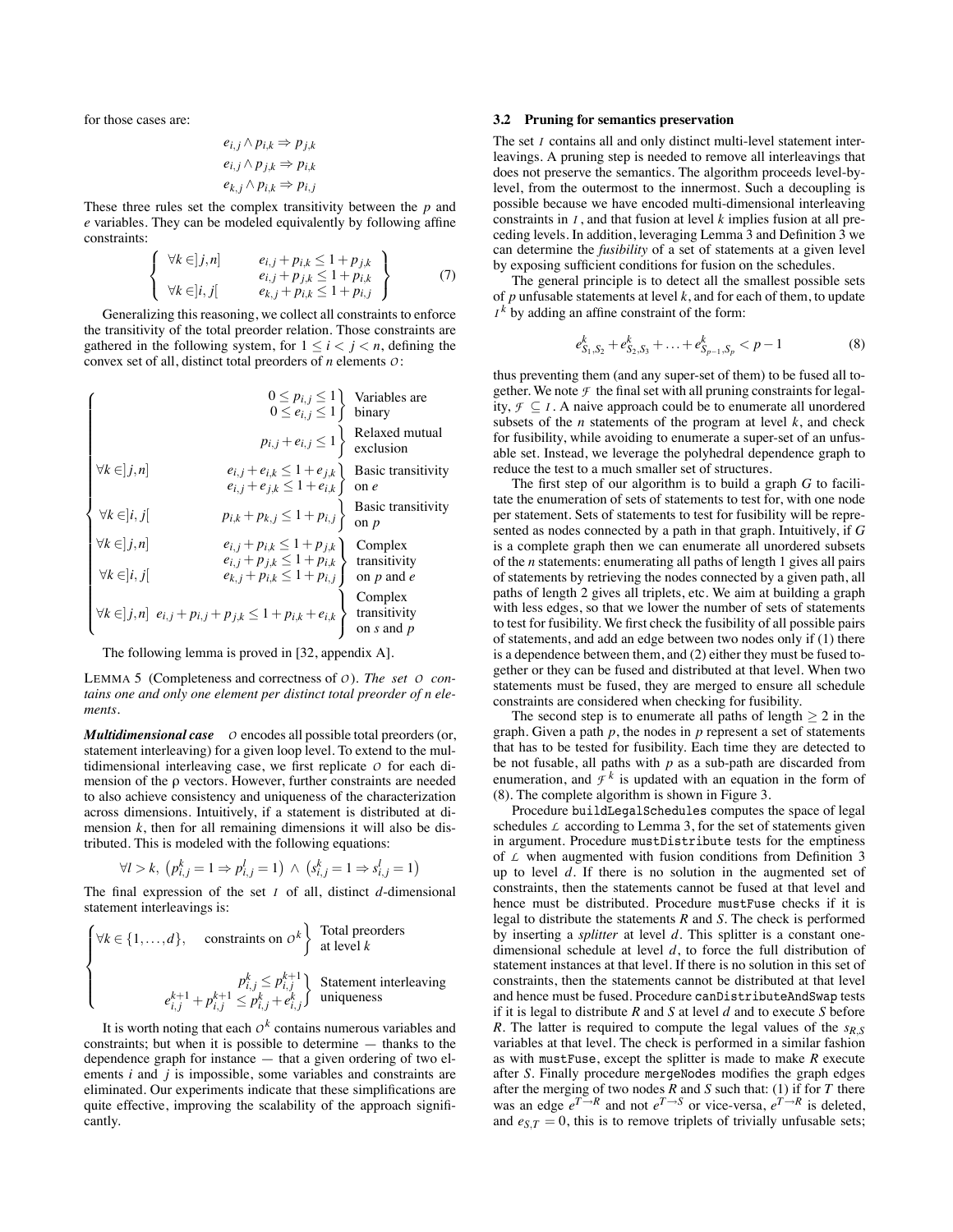| <b>PruneIllegalInterleavings:</b> Compute $f$                                                         |
|-------------------------------------------------------------------------------------------------------|
| Input:                                                                                                |
| $pdg$ : polyhedral dependence graph                                                                   |
| $n:$ number of statements                                                                             |
| maxDepth: maximum loop depth                                                                          |
| Output:                                                                                               |
| $f$ : the space of semantics-preserving distinct interleavings                                        |
| 1<br>$\mathcal{F} \leftarrow I$                                                                       |
| 2<br>$unfusable \leftarrow \emptyset$                                                                 |
| 3<br>for $d \leftarrow 1$ to maxDepth do                                                              |
| $G \leftarrow newGraph(n)$<br>4                                                                       |
| 5<br>forall pairs of dependent statements $R, S$ do                                                   |
| 6<br>$L_{RS} \leftarrow$ buildLegalSchedules( $\{R,S\}$ , pdg)                                        |
| $\overline{7}$<br>if mustFuse( $\mathcal{L}_{RS}$ , d) then                                           |
| $\mathcal{F}^d \leftarrow \mathcal{F}^d \cap \{e_{RS}^d = 1\}$<br>8                                   |
| 9<br>elseif mustDistribute( $L_{RS}$ , d) then                                                        |
| $\mathcal{F}^d \leftarrow \mathcal{F}^d \cap \{e_{R,S}^d = 0\}$<br>10                                 |
| 11<br>else                                                                                            |
| if $\neg$ canDistributeAndSwap( $\mathcal{L}_{RS}$ , d) then<br>12                                    |
| $\mathcal{F}^d \leftarrow \mathcal{F}^d \cap \{e_{RS}^d + p_{RS}^d = 1\}$<br>13                       |
| 14<br>end if                                                                                          |
| 15<br>addEdge(G, R, S)                                                                                |
| 16<br>end if                                                                                          |
| 17<br>end for                                                                                         |
| 18<br><b>forall</b> pairs of statements R,S such that $e_{RS}^d = 1$ <b>do</b>                        |
| 19<br>mergeNodes( $G, R, S$ )                                                                         |
| 20<br>end for                                                                                         |
| 21<br>for $l \leftarrow 2$ to $n-1$ do                                                                |
| 22<br>forall paths $p$ in $G$ of length $l$ such that                                                 |
| there is no prefix of $p$ in unfusable do                                                             |
| 23<br>$L_{nodes(p)} \leftarrow \text{buildLegends } \left\{ \{ \text{nodes}(p) \}, \text{p} \right\}$ |
| if mustDistribute( $\mathcal{L}_{nodes(p)}$ , d) then<br>24                                           |
| $\mathcal{F}^d \leftarrow \mathcal{F}^d \cap \{ \sum_p e_{pairs \ in \ p}^d \leq l-1 \}$<br>25        |
| unfusable $\leftarrow$ unfusable $\cup$ p<br>26                                                       |
| 27<br>end if                                                                                          |
| 28<br>end for                                                                                         |
| 29<br>end for                                                                                         |
| 30<br>end for                                                                                         |

**Figure 3.** Pruning algorithm

(2) if there are 2 edges between *T* and *RS*, one of them is deleted and its label is added to the remaining one existing label; (3) the label of the edge  $e^{R \to S}$  is added to all remaining edges to/from RS, and  $e^{R\rightarrow S}$  is deleted.

*Applications* The first motivation of building a separate search space of multidimensional statement interleavings is to decouple the selection of the interleaving from the selection of the transformation that enables this interleaving. One can then focus on building search heuristics for the fusion/distribution of statements only, and through the framework presented in this paper compute a schedule that respects this interleaving. Additional schedule properties such as parallelism and tilability can then be exploited without disturbing the outer level fusion scheme. We present in the following a complete technique to optimize programs based on iterative interleaving selection, leading to parallelized and tiled transformed programs. This technique is able to automatically adapt to the target framework, and successfully discovers the best performing fusion structure, whatever the specifics of the program, compiler and architecture.

Another motivation of building *I* is to enable the design of objective functions on fusion with the widest degree of applicability. For instance one can maximize fusion at outer level, by maximizing  $\sum_{i,j} e_{i,j}^1$  or similarly distribution by minimizing the same sum. One can also assign a weight to the coefficients  $e_{i,j}$  to favor fusion for statements carrying more reuse, for instance. This formulation allows to devise further pruning algorithms, offering to the optimization the most relevant choice of legal interleavings for a given target.

# **4. Optimizing for Locality and Parallelism**

The previous sections define a general framework for multi-level statement interleaving. We address now the problem of *specializing* this framework to provide a complete optimization algorithm that integrates tiling and parallelization, along with the possibility to iteratively select different interleavings.

The optimization algorithm proceeds recursively, from the outermost level to the innermost. At each level of the recursion, we *select* the associated schedule dimension by instantiating its values. Then, we build the set of semantics-preserving interleavings at that level, pick one and proceed to the next level until a full schedule is instantiated. We present in Section 4.1 additional conditions on the schedules to improve the performance of the generated transformation, by integrating parallelism and tilability as criteria. Then we define in Section 4.2 a new fusibility criterion for a better performance impact, while restricting it to non-negative schedule coefficients. In Section 4.3, we show how to construct the set of legal interleaving without resorting on testing the set of legal schedules for sets larger than a pair of statements. Finally we present the complete optimization algorithm in Section 4.4.

## **4.1 Additional constraints on the schedules**

Tiling (or blocking) is a crucial loop transformation for parallelism and locality. Bondhugula et al. developed a technique to compute an affine multidimensional schedule such that parallel loops are brought to the outer levels, and loops with dependences are pushed inside [6, 8]; at the same time, the number of dimensions that can be tiled are maximized. We extend and recast their technique into our framework.

*Legality of tiling* Tiling along a set of dimensions is legal if it is legal to proceed in fixed block sizes along those dimensions: this requires dependences not to be backward along those dimensions, thus avoiding a dependence path going out of and coming back into a tile; this makes it legal to execute the tile atomically. Irigoin and Triolet showed that a sufficient condition for a schedule Θ to be tilable  $[23]$ , given *R* the dependence cone for the program, is that

$$
\Theta.R \geq \vec{0}
$$

In other words, this is equivalent to saying that all dependences must be weakly satisfied for each dimension  $\Theta_k$  of the schedule. Such a property for the schedule is also known as Forward Communication Only property [21]. Returning to Lemma 3, it is possible to add an extra condition such that the *p* first dimensions of the schedules are permutable, a sufficient condition for the *p* first dimensions to be tilable. This translates into the following additional constraint on schedules, to enforce permutability of schedule dimensions.

DEFINITION 6 (Permutability condition). *Given two statements R*,*S. Given the conditions for semantics-preservation as stated by Lemma 3. Their schedule dimensions are permutable up to dimension k if in addition:*

$$
\forall \mathcal{D}_{R,S}, \forall p \in \{1, \dots, k\}, \forall \langle \vec{x}_R, \vec{x}_S \rangle \in \mathcal{D}_{R,S},
$$

$$
\Theta_p^S(\vec{x}_S) - \Theta_p^R(\vec{x}_R) \ge \delta_p^{\mathcal{D}_{R,S}}
$$

To translate *k* into actual number of permutable *loops*, the *k* associated schedule dimensions must express non-constant schedules.

*Rectangular tiling* Selecting schedules such that each dimension is independent with respect to all others enables a more efficient tiling. Rectangular or close to rectangular blocks are achieved when possible, avoiding complex loop bounds which may arise in the case of arbitrarily shaped tiles. We resort to augmenting the constraints, level-by-level, with independence constraints. Hence, to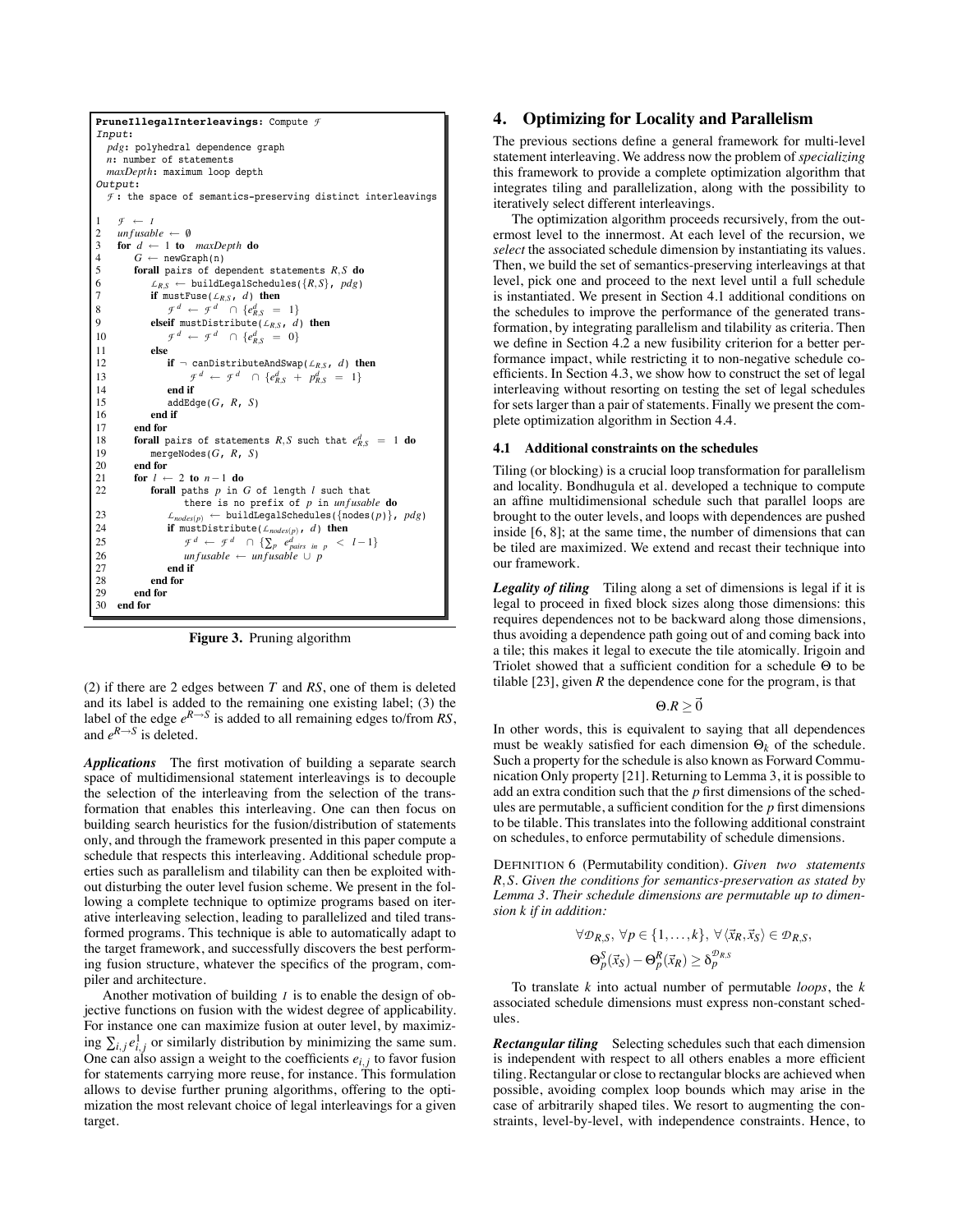compute schedule dimension *k*, we need *instantiate* first a schedule for all previous dimensions 1 to *k*−1. This comes from the fact that orthogonality constraints are not linear or convex and cannot be modeled as affine constraints directly. In its complete form, adding orthogonality constraints leads to a non-convex space, and ideally, all cases have to be tried and the best among those kept. When the number of statements is large, this leads to a combinatorial explosion. In such cases, we restrict ourselves to the sub-space of the orthogonal space where all the constraints are non-negative (that is, we restrict to have  $\theta_{i,j} \in \mathbb{N}$ ). By just considering a particular convex portion of the orthogonal sub-space, we discard solutions that usually involve loop reversals or combination of reversals with other transformations; however, we believe this does not make a strong difference in practice. For the rest of this paper, **we now assume**  $\theta_{i,j} \in \mathbb{N}$ .

*Inner permutable loops* If it is not possible to express permutable loops for the first level, Bondhugula proposed to split the statements into distinct blocks to increase the possibility to find outer permutable loops [8]. Since our technique already supports explicitly the selection of any semantics-preserving possibility to split statements into blocks via the statement interleaving, we propose instead to enable the construction of *inner* permutable loops, by choosing to maximize the number of dependences solved at the first levels until we (possibly) find permutable dimensions at the current level. Doing so increases the freedom for the schedule at inner dimensions when it is not possible to express permutable loops at the outer levels. Maximizing the number of dependences solved at a given level was introduced by Feautrier [18] and we use a similar form:

$$
S^i = \max \sum_{\mathcal{D}_{R,S}} \delta_k^{\mathcal{D}_{R,S}} \tag{9}
$$

This cost function replaces the permutability condition, when it is not possible to find a permutable schedule for a given dimension *k*.

*Dependence distance minimization* There are infinitely many schedules that may satisfy the permutability criterion from Definition 6 as well as (9). An approach that has proved to be simple, practical, and powerful has been to find those schedules that have the shortest dependence components along them [6]. For polyhedral code, the distance between dependent iterations can always be bounded by an affine function of the global parameters, represented as a  $p$ -dimensional vector  $\vec{n}$ .

$$
\mathbf{u}.\vec{n} + w \ge \Theta^S(\vec{x}_S) - \Theta^R(\vec{x}_R) \quad \langle \vec{x}_R, \vec{x}_S \rangle \in \mathcal{D}_{R,S} \tag{10}
$$
\n
$$
\mathbf{u} \in \mathbb{N}^p, w \in \mathbb{N}
$$

In order to maximize data locality, one may include read-afterread dependences in the set of dependences  $\mathcal{D}_R$ <sub>*S*</sub> considered in the bounding function (10). We showed in (2) that there always exists a parametric form  $-K.\vec{n} - K$  for the lower bound of the schedule latency. Reciprocally, **u** and *w* can always be selected large enough for  $\mathbf{u}.\vec{n} + w$  to be an upper-bound on the schedule latency. So considering read-after-read dependences in the bounding function does not prevent from finding a legal schedule.

The permutability and bounding function constraints are recast through the affine form of the Farkas Lemma such that the only unknowns left are the coefficients of Θ and those of the bounding function, namely **u**, *w*. Coordinates of the bounding function are then used as the minimization objective to obtain the unknown coefficients of Θ.

$$
\text{minimize}_{\prec} \left( \mathbf{u}, w, \dots, \theta_{i,1}, \dots \right) \tag{11}
$$

The resulting transformation is a complex composition of multidimensional loop fusion, distribution, interchange, skewing, shifting and peeling. Eventually multidimensional tiling is applied on

all permutable bands, and resulting tiles can be executed in parallel or at worse with a pipeline-parallel schedule [8]. Tile sizes are computed such that data accessed by each tile roughly fits in the L1 cache.

### **4.2 Fusability check**

We presented in Section 2.5 a generalized check for fusibility which guarantees at least one instance of the iteration domains are fused. But for fusion to have a stronger performance impact, a better criterion is preferred to guarantee that at most  $x$  instances are *not* finely interleaved. In general, computing the exact set of interleaved instances requires complex techniques. A typical example is schedules generating a non-unit stride in the supporting lattice of the transformed iteration domain. For such cases, computing the exact number of non-fused instances could be achieved using the Ehrhart quasi-polynomial of the intersection of the image of iteration domains by the schedules [10]. However, this refined precision is not required to determine if a schedule represents a potentially interesting fusion. We allow for a lack of precision to present an easily computable test for fusibility based on an *estimate* of the number of instances that are not finely interleaved.

For the sake of simplicity, we assume that loop bounds have been normalized such that  $\vec{0}$  is the first iteration of the domain. When considering non-negative coefficients, the lowest timestamp assigned by a schedule  $\Theta_k^R$  is simply  $\Theta_k^R(\vec{0})$ . One can recompute the corresponding timestamp by looking at the values of the coefficients attached to the parameters and the constant. Hence, the timestamp interval *c* between the two first scheduled instances by Θ*R <sup>k</sup>* and <sup>Θ</sup>*<sup>S</sup> <sup>k</sup>* is simply the difference of the (parametric) constant parts of the schedules. In addition, to avoid the case where  $\Theta_k^R$ and/or  $\Theta_k^S$  are (parametric) constant schedules, we force the linear part of the schedule to be non-null. This is formalized in Definition 7.

DEFINITION 7 (Fusability restricted to non-negative coefficients). *Given two statements R*,*S such that R is surrounded by d<sup>R</sup> loops, and S by d<sup>S</sup> loops. They are fusable at level p if,*  $\forall k \in \{1...p\}$ *, there exist two semantics-preserving schedules*  $\Theta_k^R$  *and*  $\Theta_k^S$  *such that:*

$$
(i) \quad -c < \Theta_k^R(\vec{0}) - \Theta_k^S(\vec{0}) < c
$$
\n
$$
(ii) \quad \sum_{i=1}^{d^R} \Theta_{k,i}^R > 0, \quad \sum_{i=1}^{d^S} \Theta_{k,i}^S > 0
$$

The constant *c* is an indicator on the timestamp difference between the first scheduled instance of *R* and the first scheduled instance of *S*. By tuning the allowed size for this interval, one can range from full, aligned fusion  $(c = 0)$  to full distribution (with  $c$  greater than the schedule latency of *R* or *S*). Note that Definition 7 is independent from any composition of affine transformations that may be needed to enable the fusion of the statements. The schedules that implement the fusion (hence modeling also the fusion-enabling sequence of transformations) are simply solutions in the space of semantics-preserving non-negative schedules augmented with the fusibility constraints.

## **4.3 Computation of the set of interleavings**

We have now restricted  $\theta_{i,j} \in \mathbb{N}$ . A consequence is the design of a *specialized* version of our generic algorithm to compute the set of semantics-preserving interleavings. This specialized version leverages new results on the transitivity of fusibility for the case of non-negative schedule coefficients, as shown below. Furthermore, it does not require computing with  $\mathcal L$ , which significantly improves the overall complexity of the procedure.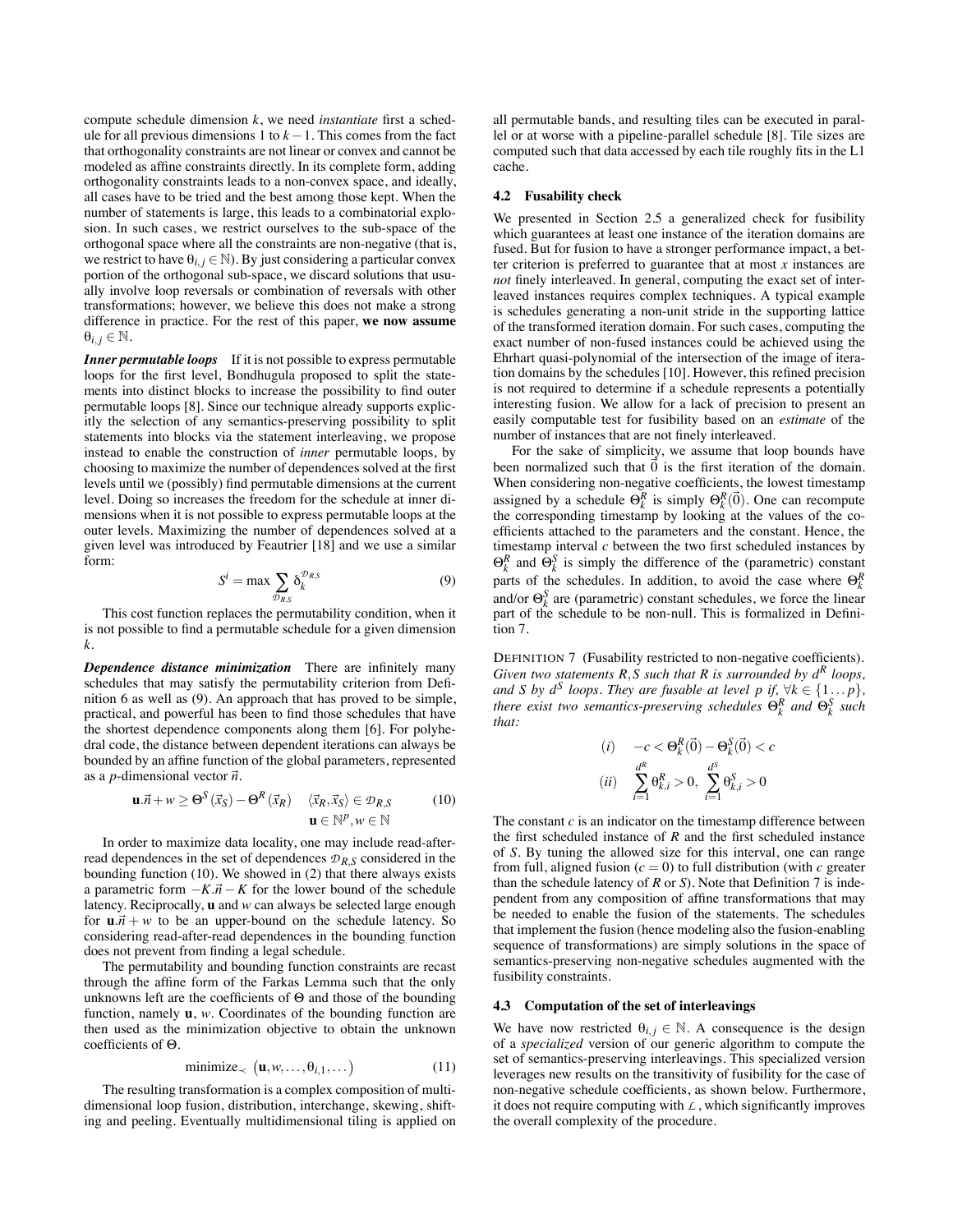Fusability is the capability to exhibit a semantics-preserving schedule such that some of the instances are fused, according to Definition 7. First let us remark that fusibility is not a transitive relation. As an illustration, consider the sequence of matrix-byvector products  $x = Ab$ ,  $y = Bx$ ,  $z = Cy$ . While it is possible to fuse them 2-by-2, it is not possible to fuse them all together. When considering fusing loops for  $x = Ab$ ,  $y = Bx$ , one has to permute loops in  $y = Bx$ . When considering fusing loops for  $y = Bx$ ,  $z = Cy$ , one has to keep loops in  $y = Bx$  as is. We now present a sufficient condition to determine the transitivity of fusibility, based on the existence of compatible pairwise permutations.

First we introduce a decomposition of *one-dimensional schedules* in two sub-parts, with the objective of isolating loop permutation from the other transformations embedded in the schedule. One can decompose a one-dimensional schedule  $\Theta_k^R$  with coefficients in N into two sub-schedules  $\mu^R$  and  $\lambda^R$  such that:

$$
\Theta_k^R = \mu^R + \lambda^R, \ \mu_i^R \in \mathbb{N}, \ \lambda_i^R \in \mathbb{N}
$$

without any loss of expressiveness. Such a decomposition is always possible because of the distributivity of the matrix multiplication over the matrix addition. For our purpose, we are interested in modeling one-dimensional schedules which are *not* constant schedules. This is relevant as we do not want to consider building a schedule for fusion that would translate only into statement interleaving. On the contrary we aim at building a schedule that performs the interleaving of statements *instances*, hence the linear part of the schedule must be non-null. For *R* surrounded by *d* loops, we enforce  $\mu$  to be a linear form of the *d* loop iterators:

$$
\mu^{R}(\vec{x}_{R}) = (\mu_{1}^{R} \quad \dots \quad \mu_{d}^{R} \quad \vec{0} \quad 0) \cdot (i_{1} \quad \dots \quad i_{d} \quad \vec{n} \quad 1)^{t}
$$

To model non-constant schedules, we add the additional constraint  $\sum_{i=1}^{d} \mu_i^R = 1$ . Note that by constraining  $\mu$  to have only one coefficient set to 1, this does not prevent to model any compositions of slowing or skewing: these would be embedded in the  $\lambda$  part of the schedule, as shown in the example below.

The  $\mu$  part of the schedule models different cases of loop permutations. For instance for statement *R* surrounded by 3 loops in the ThreeMatMat example,  $\mu^R$  can take only three values:

$$
\mu^{R}(\vec{x}_{R}) = \begin{pmatrix} 1 & 0 & 0 & 0 & 0 \end{pmatrix} \cdot \begin{pmatrix} i & j & k & N & 1 \end{pmatrix}^{t} = (i)
$$
  

$$
\mu^{R}(\vec{x}_{R}) = \begin{pmatrix} 0 & 1 & 0 & 0 & 0 \end{pmatrix} \cdot \begin{pmatrix} i & j & k & N & 1 \end{pmatrix}^{t} = (j)
$$
  

$$
\mu^{R}(\vec{x}_{R}) = \begin{pmatrix} 0 & 0 & 1 & 0 & 0 \end{pmatrix} \cdot \begin{pmatrix} i & j & k & N & 1 \end{pmatrix}^{t} = (k)
$$

while  $\lambda^R$  can take arbitrary values. For better illustration let us now build the decomposition of the schedule  $\Theta_k^R = (2 \cdot j + k + 2)$ .  $\Theta_k^R$  is the composition of a permutation, a non-unit skewing and a shifting, and can be decomposed as follows:

$$
\mu^{R} = \begin{pmatrix} 0 & 1 & 0 & 0 & 0 \end{pmatrix}
$$
  
\n
$$
\lambda^{R} = \begin{pmatrix} 0 & 1 & 1 & 0 & 2 \end{pmatrix}
$$
  
\n
$$
\Theta_{k}^{R}(\vec{x}_{R}) = (\mu^{R} + \lambda^{R})(\vec{x}_{R}) = (2 \cdot j + k + 2)
$$

One may note that another possible decomposition is  $\mu^R(\vec{x}_R) = (k)$ ,  $\lambda^R(\vec{x}_R) = (2j+2)$ . In general, when the schedule contains skewing it is possible to embed either of the skewing dimensions in the  $\mu$ part of the schedule. For the sake of coherency we add an extra convention for the decomposition:  $\mu$  matches the first non-null iterator coefficient of the schedule. Returning to the example,  $\mu^R(\vec{x}_R) = (j)$ ,  $\lambda^R(\vec{x}_R) = (j + k + 2)$  is thus the only valid decomposition of  $\Theta^R_k$ .

Note that this decomposition prevents modeling of compositions of loop permutations in the  $\lambda$  part. For  $\lambda$  to represent a loop permutation,  $\lambda$  must have values in  $\mathbb{Z}$ , as shown in the following example:

$$
\mu^{R}(\vec{x}_{R}) = \begin{pmatrix} 1 & 0 & 0 & 0 & 0 \end{pmatrix} . \begin{pmatrix} i & j & k & N & 1 \end{pmatrix}^{t} = \begin{pmatrix} i \end{pmatrix}
$$

$$
(\mu^R + \lambda)(\vec{x}_R) = (j) \Rightarrow \lambda = (-1 \quad 1 \quad 0 \quad 0 \quad 0)
$$

which is not possible as we have constrained  $\lambda_i \in \mathbb{N}$ . Hence, when considering arbitrary compositions of permutation, (parametric) shifting, skewing and peeling, the  $\mu + \lambda$  decomposition separates permutation (embedded in the  $\mu$  part of the schedule) from the other transformations (embedded in the  $\lambda$  part of the schedule). We now show it is possible to determine if a set of statements are fusable only by looking at the possible values for the  $\mu$  part of their schedules.

Considering three statements *R*,*S*,*T* that are fusable while preserving the semantics at level *k*. Then there exist  $\Theta_k^R = \mu^R + \frac{1}{2}$  $\lambda^R$ ,  $\Theta_k^S = \mu^S + \lambda^S$ ,  $\Theta_k^T = \mu^T + \lambda^T$  leading to fusing those statements. Considering now the sub-problem of fusing only  $R$  and  $S$ , we build the set  $\mathcal{M}_{R,S}$  of all possible values of  $\mu^R, \mu^S$  for which there exist a  $\lambda^R$ ,  $\lambda^S$  leading to fuse *R* and *S*. Obviously, the value of  $\mu^R$ ,  $\mu^S$ leading to fusing  $R$ ,  $S$ ,  $T$  are in  $M_{R,S}$ , and  $\mu^S$ ,  $\mu^T$  are also in  $M_{S,T}$ . Similarly  $\mu^R$ ,  $\mu^T$  are in  $M_{RT}$ . We derive a sufficient condition for fusibility based on pairwise loop permutations for fusion.

LEMMA 6 (Pairwise sufficient condition for fusibility). *Given three statements R*,*S*,*T such that they can be 2-by-2 fused and distributed. Given M <sup>R</sup>*,*<sup>S</sup> (resp. M <sup>R</sup>*,*<sup>T</sup> , resp. M <sup>S</sup>*,*<sup>T</sup> ) the set of possible tuples*  $\mu^R$ *,* $\mu^S$  (resp.  $\mu^R$ , $\mu^T$ , resp.  $\mu^S$ , $\mu^T$ ) leading to fusing R and S *(resp. R and T , resp. S and T ) such that the full program semantics is respected.*  $\overrightarrow{R}$ ,  $\overrightarrow{S}$ ,  $\overrightarrow{T}$  are fusable if there exists  $\mu^{\overrightarrow{R}}$ ,  $\mu^{\overrightarrow{S}}$ ,  $\mu^T$  such that:

$$
\mu^R, \mu^S \in \mathcal{M}_{R,S}
$$
  

$$
\mu^R, \mu^T \in \mathcal{M}_{R,T}
$$
  

$$
\mu^S, \mu^T \in \mathcal{M}_{S,T}
$$

*Proof.* Given the schedule  $\Theta_k^R = \mu^R + \lambda^R$ ,  $\Theta_k^S = \mu^S + \lambda^S$  leading to fusing *R* and *S*,  $\Theta_k^{'R} = \mu^R + \lambda^{'R}, \Theta_k^T = \mu^T + \lambda^T$  leading to fusing *R* and *T*, and  $\Theta_k^{'S} = \mu^S + \lambda^{'S}, \Theta_k^{'T} = \mu^T + \lambda^{'T}$  leading to fusing *S* and *T*, such that they all preserve the full program semantics.

The schedule  $\Theta_k^{*R} = \mu^R + \lambda^R + \lambda^{'R}, \Theta_k^{*S} = \mu^S + \lambda^S + \lambda^{'R}$  is legal, as adding  $\lambda^{\prime R}$  consists in performing additional compositions of skewing and shifting, which cannot make the dependence vectors lexicographically negative. It cannot consist in performing a parametric shift (resulting in a loop distribution),  $\Theta_k^R$  is a schedule fusing *R* and *S* and  $\Theta_k^{\prime R}$  is a schedule fusing *R* and *T*. As  $\Theta_k^{*R}$  is a non-constant schedule, it leads to fusing *R* and *S*. Generalizing this reasoning we can exhibit the following semantics-preserving schedule leading to the fusion of *R*,*S*,*T*:

$$
\Theta_k^{*R} = \mu^R + \lambda^R + \lambda'^R + \lambda^S + \lambda'^S + \lambda^T + \lambda'^T
$$
  
\n
$$
\Theta_k^{*S} = \mu^S + \lambda^R + \lambda'^R + \lambda^S + \lambda'^S + \lambda^T + \lambda'^T
$$
  
\n
$$
\Theta_k^{*T} = \mu^T + \lambda^R + \lambda'^R + \lambda^S + \lambda'^S + \lambda^T + \lambda'^T
$$

As all statements are fused 2-by-2, they are fused all together. As the three statements can be distributed 2-by-2, there is no dependence cycle.

To stress the importance of Lemma 6, let us return to the Three-MatMat example. We can compute the pairwise permutations for fusion sets at the outermost level:

$$
\mathcal{M}_{R,S} = \{ (i,i); (i,j); (i,k); (j,i); (j,j); (j,k); (k,i); (k,j); (k,k) \}
$$
  
\n
$$
\mathcal{M}_{R,T} = \{ (i,i); (j,k) \}
$$
  
\n
$$
\mathcal{M}_{S,T} = \{ (i,k); (j,j) \}
$$

These sets are computed by iteratively testing, against the set of constraints for semantics-preservation augmented with fusion and orthogonality constraints, for the existence of solutions with a nonnull value for each of the coefficients associated with the statement iterators *for only the two considered statements*. This is in contrast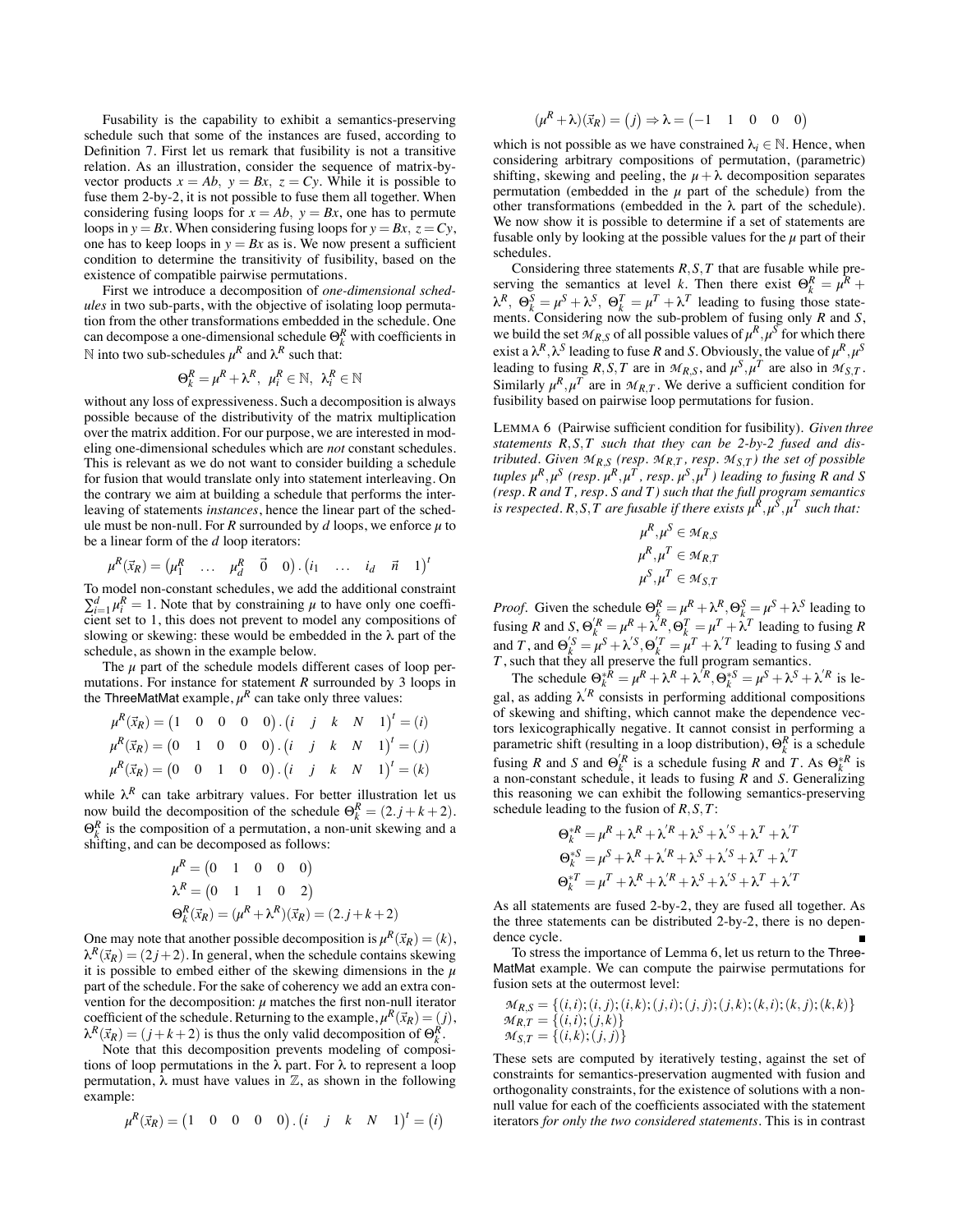to the general algorithm which requires to consider the whole set of candidate statements for fusion. Here we can decide that *R*,*S*,*T* are fusable, as the solution  $\mu^R = j$ ,  $\mu^S = i$ ,  $\mu^T = k$  respects the conditions from Lemma 6. This solution is presented in Figure 2(a).

To improve further the tractability, we rely on two more standard properties on fusion. Given two statements *R* and *S*:

- 1. if *R* and *S* are not fusable, then any statement on which *R* transitively depends on is not fusable with *S* and any statement transitively depending on *S*;
- 2. reciprocally, if *R* and *S* must be fused, then any statement depending on *R* and on which *S* depends must also be fused with *R* and *S*.

These properties cut the number of tested sequences dramatically, in particular, in highly constrained programs such as loop-intensive kernels. They are used at each step of the optimization algorithm.

# **4.4 Optimization algorithm**

We now present our optimization algorithm. The algorithm explores possible interleavings of dimension *maxExploreDepth*, and generates a collection of program schedules, each of them being a candidate for the optimization. We use iterative compilation to select the best performing one. For each candidate program schedule we generate back a syntactic C code, compile it and run it on the target machine.

The structure and principle of the optimization algorithm, shown in Figure 4, matches that of the pruning algorithm of Figure 3, as it also aims at computing a set of feasible interleavings at a given level. It is in essence a *specialization* of the pruning algorithm for our optimization problem instance. To decide the fusibility of a set of statements, we put the problem in a form matching the applicability conditions of Lemma 6. We merge nodes that must be 2-by-2 fused to guarantee that we are checking for the strictest set of program-wise valid  $\mu$  values when considering fusibility.

Procedure buildLegalOptimizedSchedules computes, for a given pair of statements  $R$ ,  $S$ , the set  $T_{R,S}$  of semantics-preserving non-negative schedules augmented with permutability and orthogonality constraints as defined in the previous Section, given the previously computed rows of Θ. Procedures mustDistribute, mustFuse, mergeNodes operate in a similar fashion as in the general case. Procedure computeLegalPermutationsAtLevel computes  $M_{R,S}$  the set of all valid permutations  $\mu^R, \mu^S$  leading to fusion. To check if a given permutation  $\mu^R$ ,  $\mu^S$  is valid and leading for fusion at level *d*, the set of constraints is tested for the existence of a solution where the schedule coefficients of row *d* corresponding to  $\mu^R$  and  $\mu^S$  is not 0. This is sufficient to determine the existence of the associated λ part. Procedure existCompatiblePermutation collects the sets *M* of the pairs of statements connected by the path  $p$ , and tests for the existence of  $\mu$  values according to Lemma 6. If there is no compatible permutation, then an additional constraint is added to  $f^d$  such that it is not possible to fuse the statements in *p* all together. The constraint sets that the  $e_i$ , variables, for all pairs *i*, *j* in the path *p*, cannot be set to 1 all together. Procedure embedInterleaving instantiate a schedule row Θ<sub>2d</sub> that implements the interleaving *i*, using only the scalar coefficients of the schedule. Procedure computeOptimizedSchedule instantiates a schedule row  $\Theta_{2d+1}$  at the current interleaving dimension *d*, for all statements. The interleaving is given by *i*, and individually for each group of statements to be fused under a common loop, a schedule is computed to maximize fusion and to enforce permutability if possible. To select the coefficient values we resort to the objective function (11). Finally, procedure finalizeOptimizedSchedule computes the possibly remaining schedule dimensions, when *maxE ploreDepth* is lower than the maximum program loop depth. Note that in this case, maximal fu-

```
OptimizeRec: Compute all optimizations
Input:
   Θ: partial program optimization
   pdg: polyhedral dependence graph
   d: current level for the interleaving exploration
   n: number of statements
   maxExploreDepth: maximum level to explore for interleaving
Output:
   Θ: complete program optimization
\begin{array}{lcl} 1 & G \leftarrow {\tt newGraph(n)} \\ 2 & \mathcal{F}^d \leftarrow \ \mathit{O} \end{array}2 f^d \leftarrow 0<br>3 unfusable
3 unfusable \leftarrow \emptyset<br>4 forall pairs of
4 forall pairs of dependent statements R, S in pdg do 5 T_{R,S} \leftarrow buildLegalOptimizedSchedules\{\{R,S\}, \Theta,
T_{R,S} ← buildLegalOptimizedSchedules({R,S}, Θ, d, pdg)<br>6 if mustDistribute(T_{R,S}, d) then
6 if mustDistribute(T_{R,S}, d) then<br>7 \tau^d \leftarrow \tau^d \cap \{e_{R,S} = 0\}7 \mathcal{F}^d \leftarrow \mathcal{F}^d \cap \{e_{R,S} = 0\}<br>8 else
8 else
                if \text{mustFuse}(\mathcal{T}_{R,S}, d) then
10 \mathcal{F}^d \leftarrow \mathcal{F}^d \cap \{e_{R,S} = 1\}<br>11 end if
11 end if<br>12 \qquadq^d \qquad \qquad12 f^d \leftarrow f^d \cap \{s_{R,S} = 0\}<br>13 M_{RS} \leftarrow \text{computeLegendlerm}13 M_{R,S} \leftarrow \text{computeLegendremutations}H_{R,S} \leftarrow \text{addEdgeWithLabel}(G, R, S, M_{R,S})14 addEdgeWithLabel(G, R, S, \mathcal{M}_{R,S})<br>15 end if
           end if
16 end for
17 forall pairs of statements R, S such that e_{R,S} = 1 do 18 mergeNodes (G. R. S)
           mergeNodes(G, R, S)19 end for<br>20 for l \leftarrow20 for l \leftarrow 2 to n-1 do<br>21 forall paths p \text{ in } 0forall paths p in G of length l such that
               there is no prefix of p in unfusable do
22 if ¬ existCompatiblePermutation(nodes(p)) then
23 \mathcal{F}^d \leftarrow \mathcal{F}^d \cap \{\sum_p e_{pairs \in p} \mid p \leq l-1\}<br>24 unfusable ← unfusable ∪ p
\frac{25}{26} end if
           26 end do
27 end for
28 forall i \in \mathcal{F}^d do<br>29 a<sub>24</sub> ← embedIt
29 \Theta_{2d} \leftarrow \text{embedInterleaving}(\Theta, d, i)<br>30 \Theta_{2d+1} \leftarrow \text{computeOptimizedScheduling}30 \Theta_{2d+1} \leftarrow \text{computeOptimizedScheduling}(\Theta, pdg, d, i)<br>31 if d < maxEnloreDepth then
31 if d < maxExploreDepth then
                32 OptimizeRec(Θ, pdg, d +1, n, maxExploreDepth)
33 else
34 finalizeOptimizedSchedule(Θ, pdg, p)
35 output Θ
36 end if
      end for
```
**Figure 4.** Optimization Algorithm

sion is used to select the interleaving, hence we do not need to build a set of interleavings for the remaining depths.

In practice this algorithm proved to be very fast, and for instance computing the set  $\mathcal{F}^1$  of all semantics-preserving interleavings at the first dimension takes less than 0.5 second for the benchmark ludcmp, pruning  $I<sup>1</sup>$  from about  $10<sup>12</sup>$  structures to 8, on an initial space with 182 binary variables to model all total preorders. Subsequently traversing  $\mathcal{F}^1$  and computing a valid transformation for all interleavings takes an additional 2.1 second.

# **5. Experimental Results**

Studies performed on the performance impact of selecting schedules at various levels highlighted the higher impact of carefully selecting outer loops [32, 33]. The selection of the statement interleaving at the outermost level captures the most significant difference in terms of locality and communication. We can limit the recursive traversal of interleavings to the outer level only, while obtaining significant performance improvement and a wide range of transformed codes. Nevertheless, when the number of candidates in  $\mathcal{F}^1$  is very small, typically because of several loop-dependent dependences at the outer level, it is relevant to build  $\mathcal{F}^2$  and further.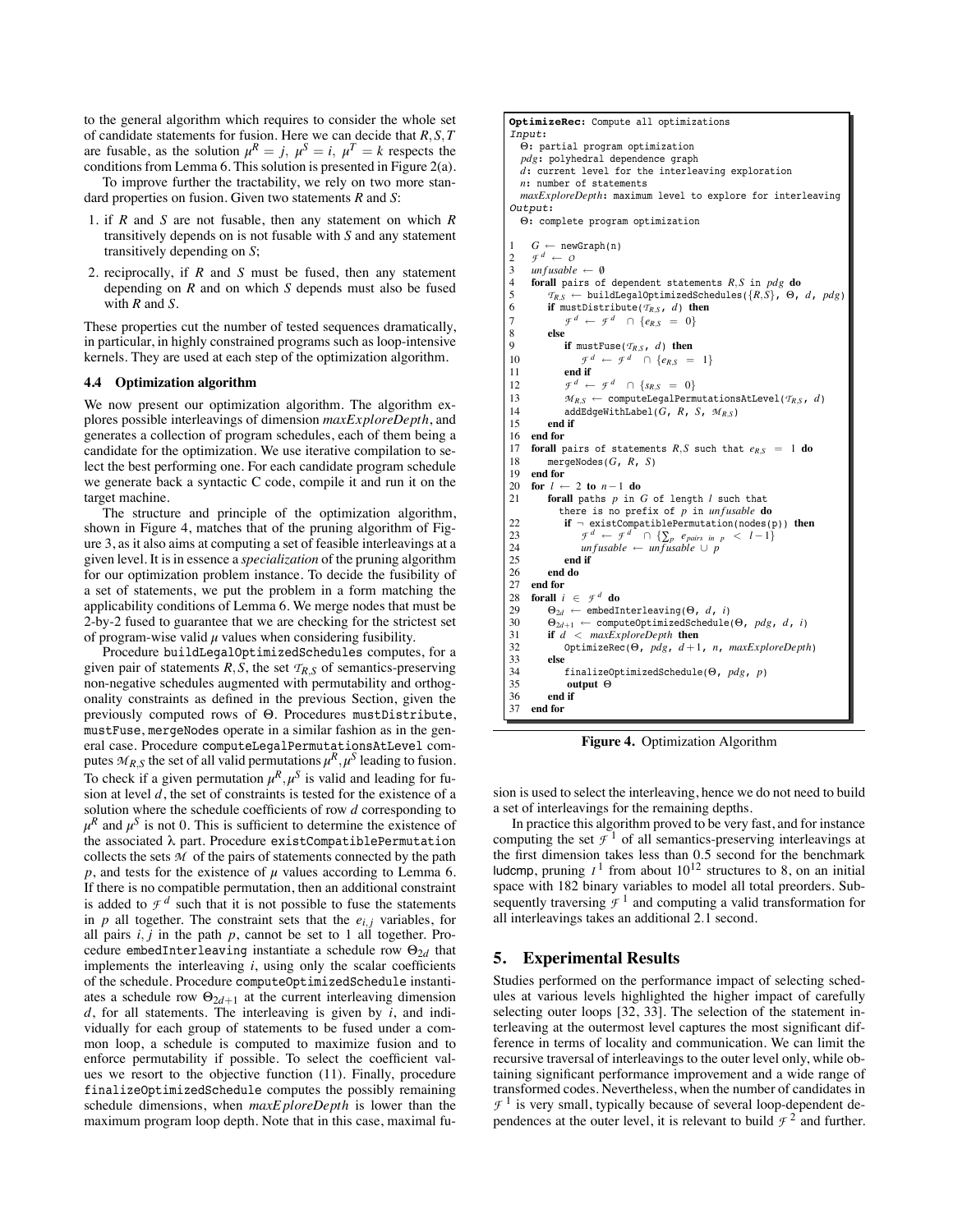|           |        |        |       | $\overline{O}$      |      |                   | $\sigma$        |      |         |       |             |               |               |
|-----------|--------|--------|-------|---------------------|------|-------------------|-----------------|------|---------|-------|-------------|---------------|---------------|
| Benchmark | #loops | #stmts | #refs | #dim                | #cst | $#$ points        | #dim            | #cst | #points | Time  | Pb. Size    | perf-Intel    | perf-AMD      |
| advect3d  | 12     | 4      | 32    |                     | 58   | 75                |                 | 43   | 26      | 0.82s | 300x300x300 | $1.47\times$  | $5.19\times$  |
| atax      |        |        | 10    | 1 <sub>2</sub>      | 58   | 75                |                 | 25   | 16      | 0.06s | 8000x8000   | $3.66\times$  | $1.88\times$  |
| bicg      |        |        | 10    | 1 <sub>2</sub><br>┸ | 58   | 75                | 10              | 52   | 26      | 0.05s | 8000x8000   | 1.75 $\times$ | $1.40\times$  |
| gemver    |        |        | 19    | 1 <sub>2</sub><br>┸ | 58   | 75                |                 | 28   | 8       | 0.06s | 8000x8000   | $1.34\times$  | $1.33\times$  |
| ludcmp    |        | ،4     | 35    | 182                 | 3003 | $\approx 10^{12}$ | 40              | 443  | o<br>δ  | 0.54s | 1000x1000   | $1.98\times$  | $1.45\times$  |
| doitgen   |        |        |       |                     | 22   |                   |                 | 10   | 4       | 0.08s | 50x50x50    | $15.35\times$ | $14.27\times$ |
| varcovar  |        |        | 26    | 42                  | 350  | 47293             | $\overline{22}$ | 193  | 96      | 0.09s | 1000x1000   | $7.24\times$  | $14.83\times$ |
| correl    |        |        | L 4   | 30                  | 215  | 4683              | 21              | 162  | 176     | 0.09s | 1000x1000   | $3.00\times$  | $3.44\times$  |

**Table 1.** Search space statistics and performance improvement

Note that in the experiments presented in this paper we traverse exhaustively only  $\mathcal{F}^1$ .

**Search space statistics** Several  $e_{i,j}$  and  $p_{i,j}$  variables are set during the pruning of  $O$ , so several consistency constraints are made useless and are not built, significantly helping to reduce the size of the space to build. Table 1 illustrates this by highlighting, for our benchmarks considered, the properties of the polytope *O* in terms of the number of dimensions (#dim), constraints (#cst) and points (#points) when compared to  $\mathcal{F}^1$ , the polytope of possible interleavings *for the first dimension only*. For each benchmark, we list #loops the number of loops, #stmts the number of statements, #refs the number of array references, as well as the time to build all candidate interleavings from the input source code (that is, including all analysis) on an Intel Xeon 2.4*GHz*. We also report the dataset size we used for the benchmarks (Pb. Size).

*Performance evaluation* The automatic optimization and parallelization approach has been implemented in POCC, the *Polyhedral Compiler Collection*, a complete source-to-source polyhedral compiler based on available free software for polyhedral compilation.<sup>3</sup> The time to compute the space, select a candidate and compute a full transformation is negligible with respect to the compilation and execution time of the tested versions. In our experiments, the full process takes a few seconds for the smaller benchmarks, and up to about 2 minutes for correl on an Intel Xeon processor.

Extensive performance characterization is beyond the scope of this paper. The reader is referred to other publications [32, 34] for a more comprehensive analysis of the performance issues that are successfully addressed by our iterative framework on various highend multi-core architectures. Nevertheless, to illustrate the benefit of our approach, we report in Table 1 the performance improvement obtained by our iterative process. We used Intel ICC 11.0 with options -fast -parallel -openmp as the baseline on the original code, and also to compile all our optimized programs. We report the performance improvement achieved over ICC with automatic parallelization enabled on the original code, under the column perf-Intel for a 4-socket Intel hex-core Xeon E7450 (Dunnington), running at 2.4*GHz* with 64*GB* of memory (24 cores, 24 hardware threads), and perf-AMD for a 4-socket AMD quad-core Opteron 8380 (Shanghai) running at 2.50*GHz* (16 cores, 16 hardware threads) with 64*GB* of memory.

Beyond absolute performance improvement, another motivating factor for iterative selection of fusion structures is performance portability. Because of significant differences in design, in particular in SIMD units' performance and cache behavior, a transformation has to be tuned for a specific machine. This leads to a significant variation in performance across tested frameworks. To illustrate this, we show in Figure 5 the relative performance normalized with respect to icc-par for gemver, for the Xeon and Opteron. The version index is plotted on the *x* axis; 1 represents maximal fusion

while 8 corresponds to maximal distribution. For the Xeon, the best found version performs 10% better than the best fusion configuration for the Opteron. Optimizing for the Opteron, the best version performs 20% better than the best fusion structure for the Xeon.



**Figure 5.** Performance variability for gemver

Tuning the trade-off between fusion and distribution is a relevant approach to drive a complete high-level optimization framework. The main motivation is the difficulty to design a portable heuristic to select the best interleaving, as the best fusion structure is machine-dependent and even depends on the back-end compiler used. Also, as shown in Figure 2, the interleaving selection can dramatically impact the transformations required to implement the interleaving (e.g., loop interchange) and subsequently drives the optimization process.

Our technique is able to automatically adapt to the target framework, and thanks to empirical search successfully discovers the best fusion structure, whatever the specifics of the program, compiler and architecture.

# **6. Related Work**

Traditional approaches to loop fusion [25, 29, 40] are limited in their ability to handle compositions of loop transformations. This is mainly due to the lack of a powerful representation for dependences and transformations. Hence, non-polyhedral approaches typically study fusion in isolation from other transformations. Megiddo and Sarkar [30] presented a solution to the problem of loop fusion in parallel programs that performs fusion while preserving the parallelism in the input program. We believe that several interesting solutions are not obtained when fusion is decoupled from parallelization in those frameworks where legal fusion choices are left out of the framework. Darte et al. [13, 14] studied the combination of loop shifting and fusion for parallelization. In contrast to all of these works, the search space explored in this paper includes fusion in the presence of all polyhedral transformations.

Heuristics for loop fusion and tiling have been proposed in loopnest optimizers [26, 35, 45, 48]. Those heuristics have also been revisited in the context of new architectures with non-uniform mem-

<sup>3</sup> PoCC is available at http://pocc.sourceforge.net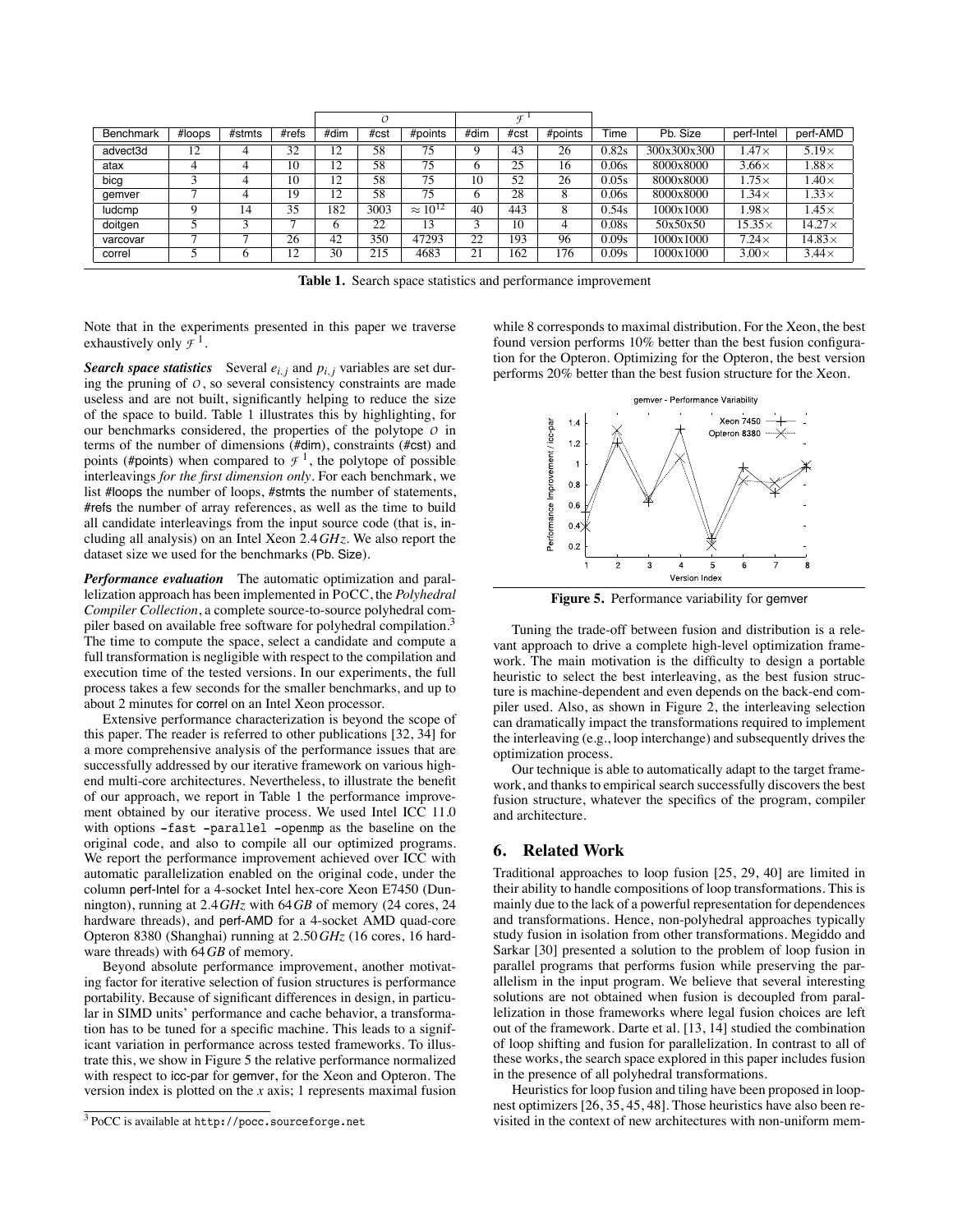ory hierarchies and heterogeneous computing resources [37]. The polyhedral model is complementary to these efforts, opening many more opportunities for optimization in loop nest optimizers and parallelizing compilers. Note that the polyhedral model is currently being integrated into production compilers, including  $GCC<sup>4</sup>$ , IBM XL and LLVM/Polly.

A heuristic that integrates loop fusion and tiling in the polyhedral model that subsumes a number of transformations such as interchange, skewing and loop shifting was presented in Bondhugula et al. [6, 8]. Their work builds complex sequences of transformations that enable communication-minimal tiling of imperfectly nested loops that generalizes the prior work on tiling perfectly-nested loops [21, 23, 36, 49] and is helpful in identifying parallelism-locality trade-offs. Bondhugula et al. [7] refined their static cost model for fusion by incorporating utilization of hardware prefetch stream buffers, loss of parallelism, and constraints imposed by privatization and code expansion. However, these techniques do not model a closed space of all and only distinct fusion structures, instead they operate on the entire space of valid fusion structures and select a specific one that minimizes a static cost function.

Across a broad range of machine architectures and compiler transformations, iterative compilation has proven to be effective in deriving significant performance benefits [1, 5, 19, 31, 33, 35, 37, 42, 46]. Nevertheless, none of iterative compilation approaches achieved the expressiveness and the ability to apply complex sequences of transformations presented in this paper, while focusing the search only on semantics-preserving transformation candidates.

Several powerful semi-automatic frameworks based on the polyhedral model [9, 11, 20, 24, 43] have been proposed; these frameworks are able to capture fusion structures, but do not construct profitable parallelization and tiling strategies using a modelbased heuristic.

R-Stream is a source-to-source, auto-parallelizing compiler developed by Reservoir Labs, Inc. R-Stream is based on the polyhedral model and targets modern heterogeneous multi-core architectures, including multiprocessors with caches, systems with accelerators, and distributed memory architectures that require explicit memory management and data movement [28]. The affine scheduler in R-Stream builds on contributions from Feautrier [18], Megiddo and Sarkar [30] and Bondhugula et al. [8]. It introduced the concept of affine fusion to enable a single formulation for the joint optimization of cost functions representing tradeoffs between amount of parallelism and amount of locality at various depths in the loop nest hierarchy. Scheduling algorithms in R-Stream search an optimization space that is either constructed on a depth-bydepth basis as solutions are found or based on the convex space of all legal multi-dimensional schedules as had been illustrated by Vasilache [44]. R-Stream allows direct optimization of the tradeoff function using Integer Linear Programming (ILP) solvers as well as iterative exploration of the search space. Redundant solutions in the search space are implicitly pruned out by the combined tradeoff function as they exhibit the same overall cost. In practice, a solution to the optimization problem represents a whole class of equivalent scheduling functions with the same cost.

# **7. Conclusions**

The selection of a profitable composition of loop transformations is a hard combinatorial problem. We proposed a complete, nonredundant characterization of multidimensional affine transformations as a convex space. We then pruned this polyhedron, focusing on multidimensional statement interleavings corresponding to a generalized combination of loop fusion, loop distribution and

code motion. We proposed a practical optimization algorithm to explore the pruned polyhedron, while heuristically building a profitable, semantics-preserving, affine enabling transformation. This algorithm was applied to relevant benchmarks, demonstrating good scalability and strong performance improvements over state-of-theart multi-core architectures and parallelizing compilers.

*Acknowledgments* We are grateful to Paul Feautrier for providing the foundations for multidimensional affine scheduling, and the simplification of Vasilache's original convex formulation of all semantics-preserving schedules that we presented in this paper.

This work was supported in part by the U.S. Defense Advanced Research Projects Agency through AFRL Contract FA8650-09- C-7915, the U.S. National Science Foundation through awards 0541409, 0811457, 0811781, 0926687 and 0926688, by the U.S. Army through contract W911NF-10-1-0004, and by the European Commission through the FP7 project TERAFLUX id. 249013.

## **References**

- [1] F. Agakov, E. Bonilla, J. Cavazos, B. Franke, G. Fursin, M. F. P. O'Boyle, J. Thomson, M. Toussaint, and C. K. I. Williams. Using machine learning to focus iterative optimization. In *Proc. of the Intl. Symposium on Code Generation and Optimization (CGO'06)*, pages 295–305, Washington, 2006.
- [2] D. Barthou, J.-F. Collard, and P. Feautrier. Fuzzy array dataflow analysis. *Journal of Parallel and Distributed Computing*, 40:210–226, 1997.
- [3] C. Bastoul. Code generation in the polyhedral model is easier than you think. In *IEEE Intl. Conf. on Parallel Architectures and Compilation Techniques (PACT'04)*, pages 7–16, Juan-les-Pins, France, Sept. 2004.
- [4] M.-W. Benabderrahmane, L.-N. Pouchet, A. Cohen, and C. Bastoul. The polyhedral model is more widely applicable than you think. In *Intl. Conf. on Compiler Construction (ETAPS CC'10)*, LNCS 6011, pages 283–303, Paphos, Cyprus, Mar. 2010.
- [5] F. Bodin, T. Kisuki, P. M. W. Knijnenburg, M. F. P. O'Boyle, and E. Rohou. Iterative compilation in a non-linear optimisation space. In *W. on Profile and Feedback Directed Compilation*, Paris, Oct. 1998.
- [6] U. Bondhugula, M. Baskaran, S. Krishnamoorthy, J. Ramanujam, A. Rountev, and P. Sadayappan. Automatic transformations for communication-minimized parallelization and locality optimization in the polyhedral model. In *International conference on Compiler Construction (ETAPS CC)*, Apr. 2008.
- [7] U. Bondhugula, O. Gunluk, S. Dash, and L. Renganarayanan. A model for fusion and code motion in an automatic parallelizing compiler. In *Proc. of the 19th Intl. conf. on Parallel Architectures and Compilation Techniques (PACT'10)*, pages 343–352, 2010.
- [8] U. Bondhugula, A. Hartono, J. Ramanujam, and P. Sadayappan. A practical automatic polyhedral program optimization system. In *ACM SIGPLAN Conference on Programming Language Design and Implementation*, June 2008.
- [9] C. Chen, J. Chame, and M. Hall. CHiLL: A framework for composing high-level loop transformations. Technical Report 08-897, U. of Southern California, 2008.
- [10] P. Clauss. Counting solutions to linear and nonlinear constraints through ehrhart polynomials: applications to analyze and transform scientific programs. In *Proc. of the Intl. Conf. on Supercomputing*, pages 278–285. ACM, 1996.
- [11] A. Cohen, S. Girbal, D. Parello, M. Sigler, O. Temam, and N. Vasilache. Facilitating the search for compositions of program transformations. In *ACM International conference on Supercomputing*, pages 151–160, June 2005.
- [12] A. Darte. On the complexity of loop fusion. *Parallel Computing*, pages 149–157, 1999.
- [13] A. Darte and G. Huard. Loop shifting for loop parallelization. Technical Report RR2000-22, ENS Lyon, May 2000.

<sup>4</sup> Graphite framework: http://gcc.gnu.org/wiki/Graphite.